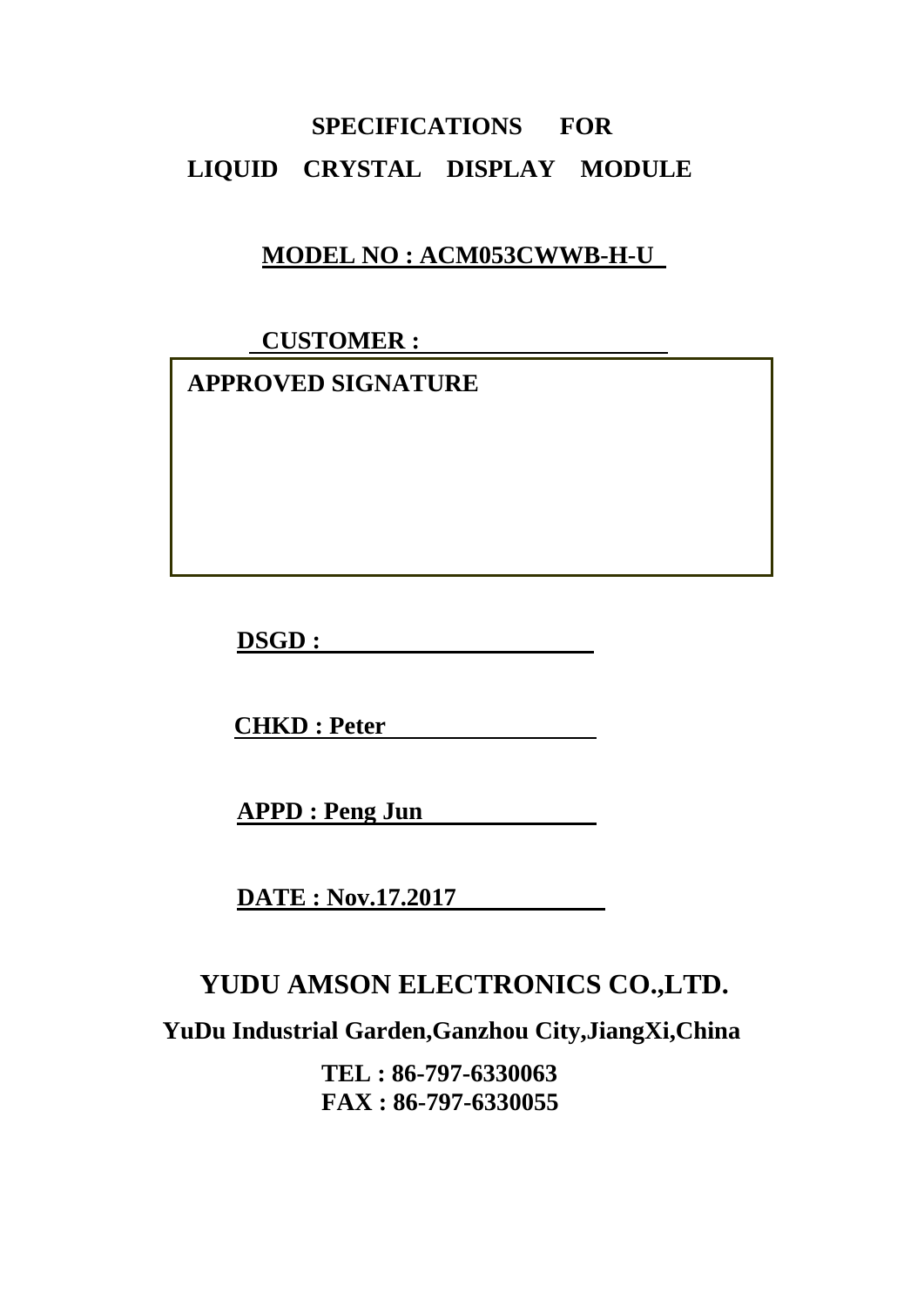

Model No: ACM053C

| <b>Revision Record</b> |             |                |         |                        |  |
|------------------------|-------------|----------------|---------|------------------------|--|
| No.                    | Date        | Model No.      | Version | Remarks                |  |
| $\mathbf{1}$           | Nov.17.2017 | ACM053CWWB-H-U | REV.0   | Spec<br>RoHs-Compliant |  |
|                        |             |                |         |                        |  |
|                        |             |                |         |                        |  |
|                        |             |                |         |                        |  |
|                        |             |                |         |                        |  |
|                        |             |                |         |                        |  |
|                        |             |                |         |                        |  |
|                        |             |                |         |                        |  |
|                        |             |                |         |                        |  |
|                        |             |                |         |                        |  |
|                        |             |                |         |                        |  |
|                        |             |                |         |                        |  |
|                        |             |                |         |                        |  |
|                        |             |                |         |                        |  |
|                        |             |                |         |                        |  |
|                        |             |                |         |                        |  |
|                        |             |                |         |                        |  |
|                        |             |                |         |                        |  |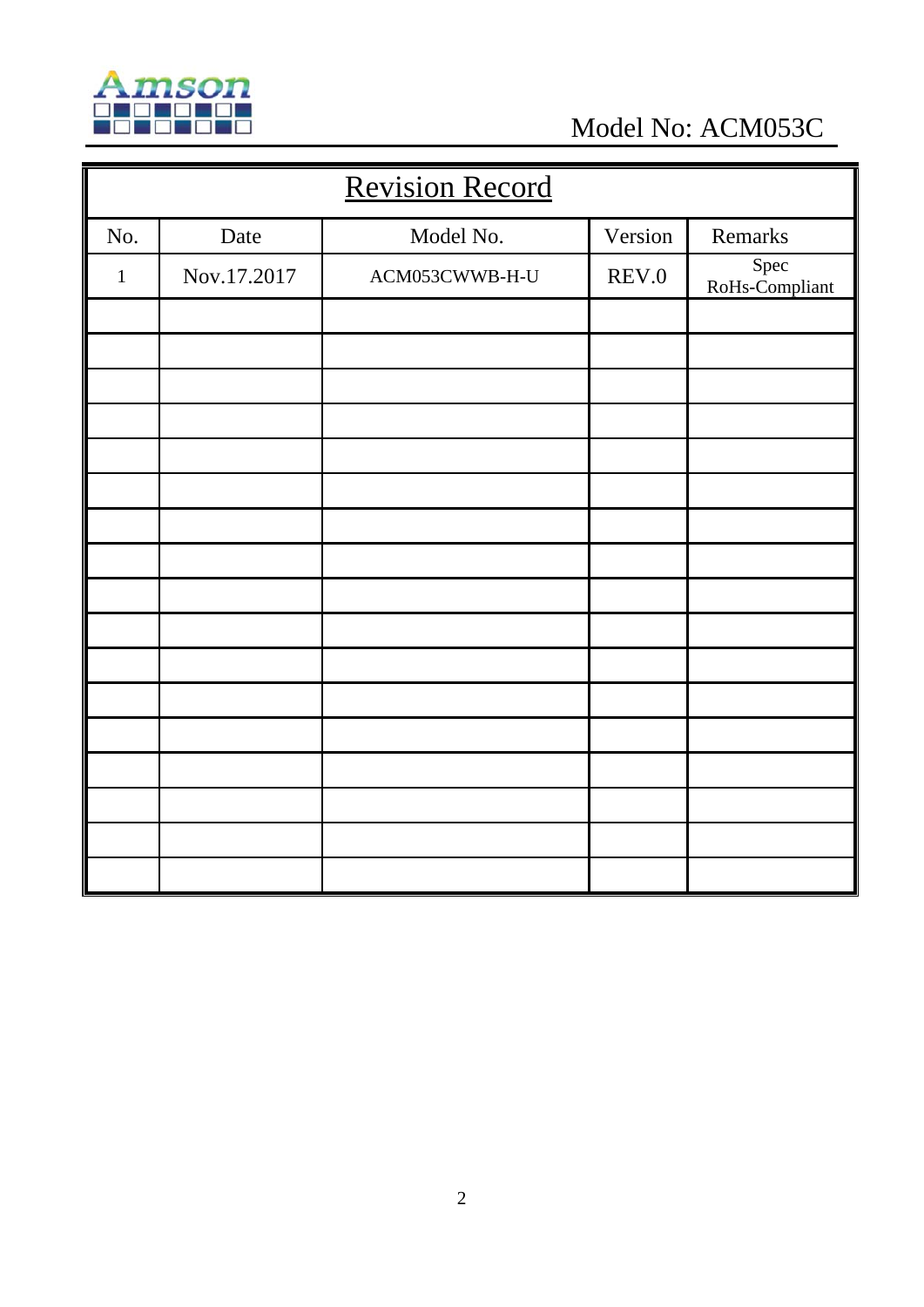

### **GENERAL SPECIFICATION**

| <b>ITEM</b>           |                                                                        |                           | <b>DESCRIPTION</b> |  |  |
|-----------------------|------------------------------------------------------------------------|---------------------------|--------------------|--|--|
| Product No            |                                                                        | ACM053CWWB-H-U            |                    |  |  |
| OLED Type             |                                                                        | <b>OLED</b> White & Black |                    |  |  |
| <b>Rear Polarizer</b> | Reflective / Positive                                                  |                           |                    |  |  |
| <b>Backlight Type</b> | <b>OLED</b>                                                            |                           |                    |  |  |
| <b>OLED</b> Color     | White<br>$\Box$ Yellow<br>$\Box$ Green<br>$\Box$ Amber<br>$\mathsf{L}$ |                           |                    |  |  |
| Temperature<br>Range  | Wide Temp., 5V, Single Supply Voltage                                  |                           |                    |  |  |
| Frame                 | <b>Black</b>                                                           |                           |                    |  |  |

### **TO BE VERY CAREFUL !**

The OLED driver ICs are made by CMOS process, which are very easy to be damaged by static charge, make sure the user is grounded when handling the LCM.

## ※**This parts comply with RoHs**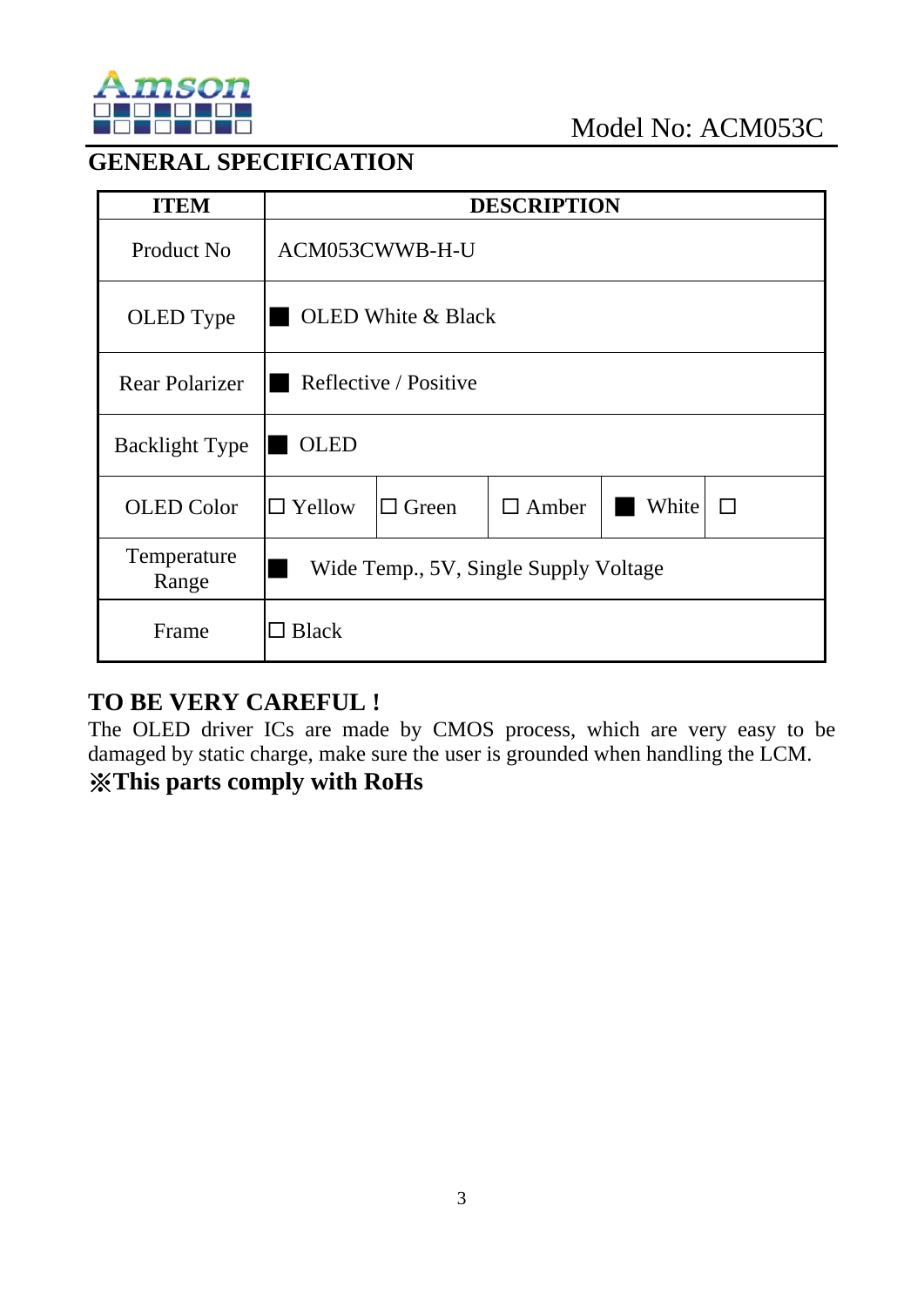

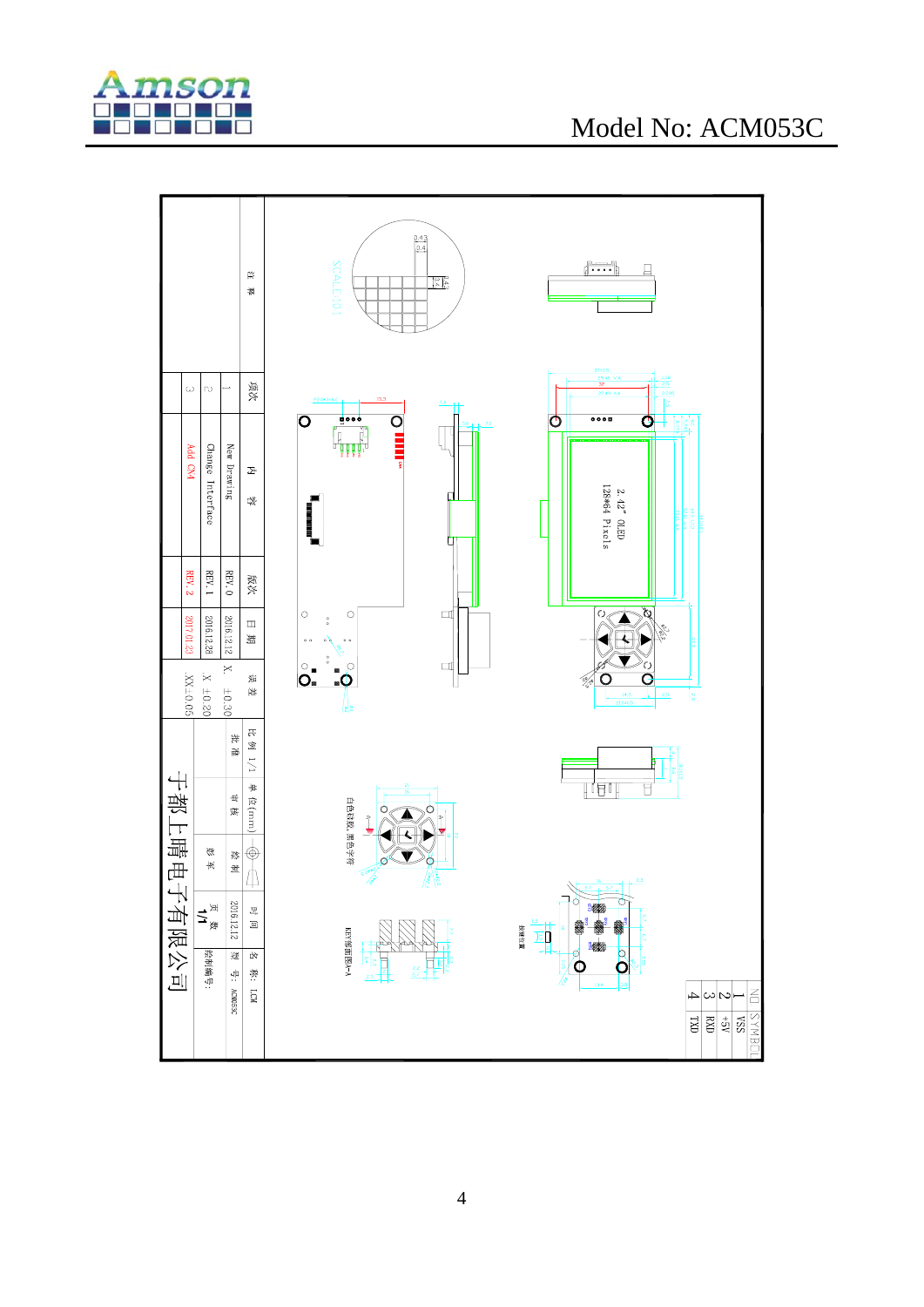

### **ABSOLUTE MAXIMUM RATING**

(1) Electrical Absolute Ratings

| <b>Item</b>            | <b>Symbol</b>       | Min.   | Max.         | Unit | <b>Note</b> |
|------------------------|---------------------|--------|--------------|------|-------------|
| Power Supply for Logic | $V_{DD}$ - $V_{SS}$ | $-0.3$ | 5.5          | Volt |             |
| <b>Input Voltage</b>   | $V_I$               | $-0.3$ | $\rm V_{DD}$ | Volt |             |

#### (2) Environmental Absolute Maximum Ratings

|                                   | <b>Wide Temperature</b> |                  |                 |                 |  |
|-----------------------------------|-------------------------|------------------|-----------------|-----------------|--|
| Item                              |                         | <b>Operating</b> | <b>Storage</b>  |                 |  |
|                                   | Min,                    | Max.             | Min,            | Max.            |  |
| Ambient<br>Temperature            | $-40^{\circ}$ C         | +70 $\degree$ C  | $-40^{\circ}$ C | $+85^{\circ}$ C |  |
| Humidity(without<br>condensation) | Note $4,5$              |                  | Note $4,6$      |                 |  |

Note 4 Background color changes slightly depending on ambient temperature. This phenomenon is reversible.

Note 5 Ta≦70℃: 75RH max

Ta>70℃: absolute humidity must be lower than the humidity of 75%RH at 70℃

Note 6 Ta at -30℃ will be <48hrs, at 80 ℃ will be <120hrs when humidity is higher than 70%.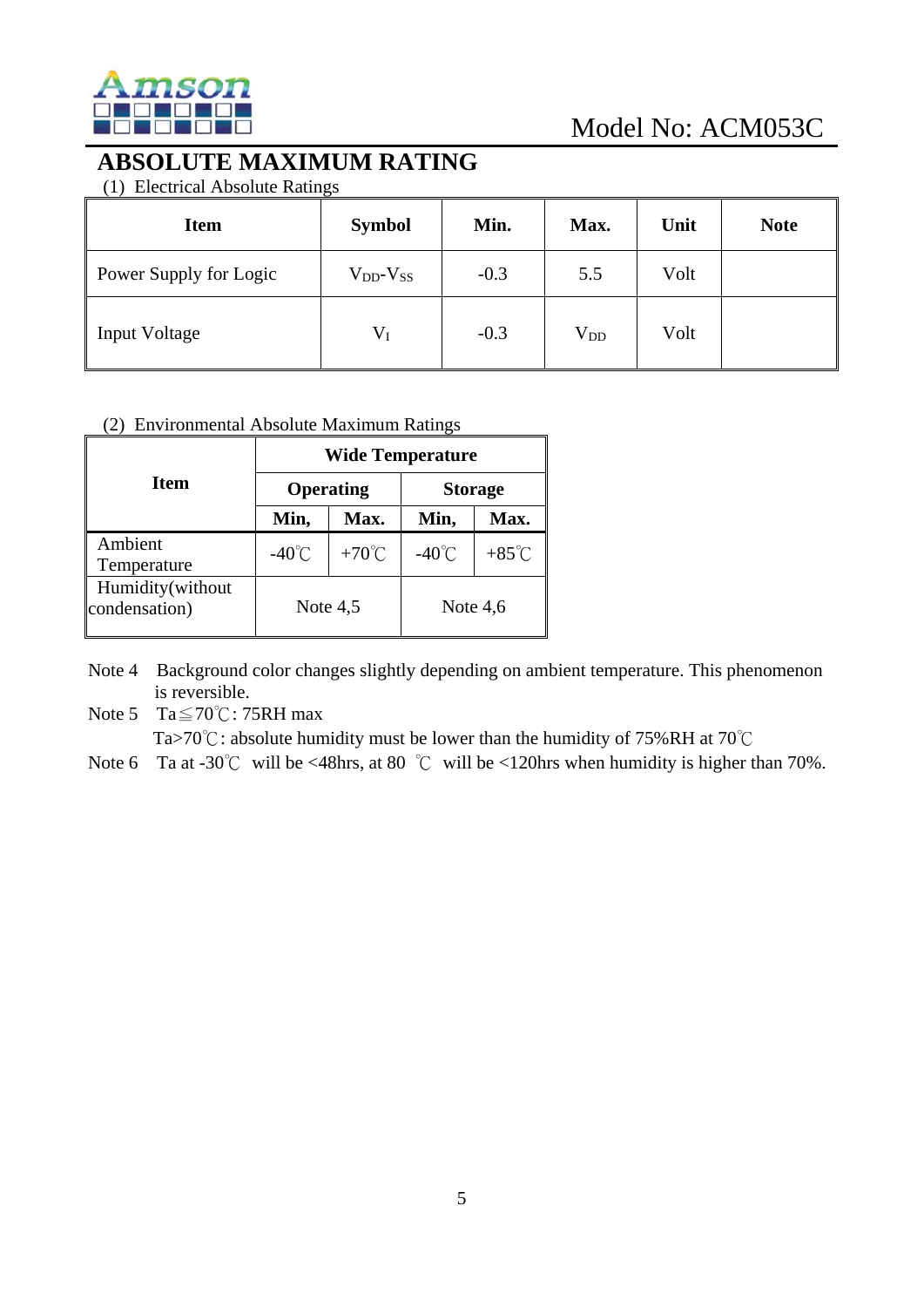

## **ELECTRICAL CHARACTERISTICS**

| <b>Item</b>                                | <b>Symbol</b>       | <b>Condition</b>                            | Min.                | <b>Typ</b>               | Max.                | Unit | note |
|--------------------------------------------|---------------------|---------------------------------------------|---------------------|--------------------------|---------------------|------|------|
| Power Supply<br>for Logic                  | $V_{DD}$ - $V_{SS}$ | -                                           | 4.5                 | 5.0                      | 5.5                 | Volt |      |
|                                            | $V_{IL}$            | L level                                     | $\boldsymbol{0}$    | $\overline{\phantom{a}}$ | 0.3 V <sub>DD</sub> | Volt |      |
| <b>Input Voltage</b>                       | $V_{IH}$            | H level                                     | 0.7 V <sub>DD</sub> |                          | $V_{DD}$            | Volt |      |
|                                            | $V_{OL}$            | L level                                     | $\theta$            | $\overline{\phantom{a}}$ | 0.3 V <sub>DD</sub> |      |      |
| Onput Voltage                              | $V_{OH}$            | H level                                     | 0.7 V <sub>DD</sub> |                          | $V_{DD}$            |      |      |
| Power Supply<br>Current for<br><b>OLED</b> | $I_{DD}$            | $V_{DD} = 3.3 V$<br>$V_O - V_{SS} = 13.0 V$ |                     | 56.6                     |                     | mA   |      |

### **OPTICAL CHARACTERISTICS**

| <b>Item</b>                    | <b>Symbol</b>                | <b>Condition</b>         | Min.                 | <b>Typ</b>               | Max.                 | Unit     | note           |
|--------------------------------|------------------------------|--------------------------|----------------------|--------------------------|----------------------|----------|----------------|
|                                | $\Phi f(12 \text{ o'clock})$ |                          |                      | 85                       |                      |          |                |
| Viewing angle                  | $\Phi$ b(6 o'clock)          |                          |                      | 85                       |                      |          |                |
| range                          | $\Phi$ l(9 o'clock)          |                          |                      | 85                       |                      | Degree   | 9,10           |
|                                | $\Phi$ r(3 o'clock)          |                          |                      | 85                       |                      |          |                |
| <b>Rise Time</b>               | <b>Tr</b>                    |                          |                      | 300                      |                      |          |                |
| <b>Fall Time</b>               | <b>Tf</b>                    | $V_O-V_{SS}$<br>$=13.0V$ |                      | 300                      |                      | nS       |                |
| Frame<br>frequency             | Frm                          |                          |                      | $\overline{\phantom{a}}$ |                      | Hz       | 8,10           |
| Contrast                       | Cr                           |                          | 10000                |                          |                      |          | $\overline{7}$ |
| <b>Brightness</b>              | L                            |                          | 60                   | 80                       |                      | $cd/m^2$ |                |
| Peak<br>Emission<br>Wavelength | C.I.E (White)                |                          | $X=0.25$<br>$Y=0.27$ | $X=0.29$<br>$Y=0.31$     | $X=0.33$<br>$Y=0.35$ | nm       |                |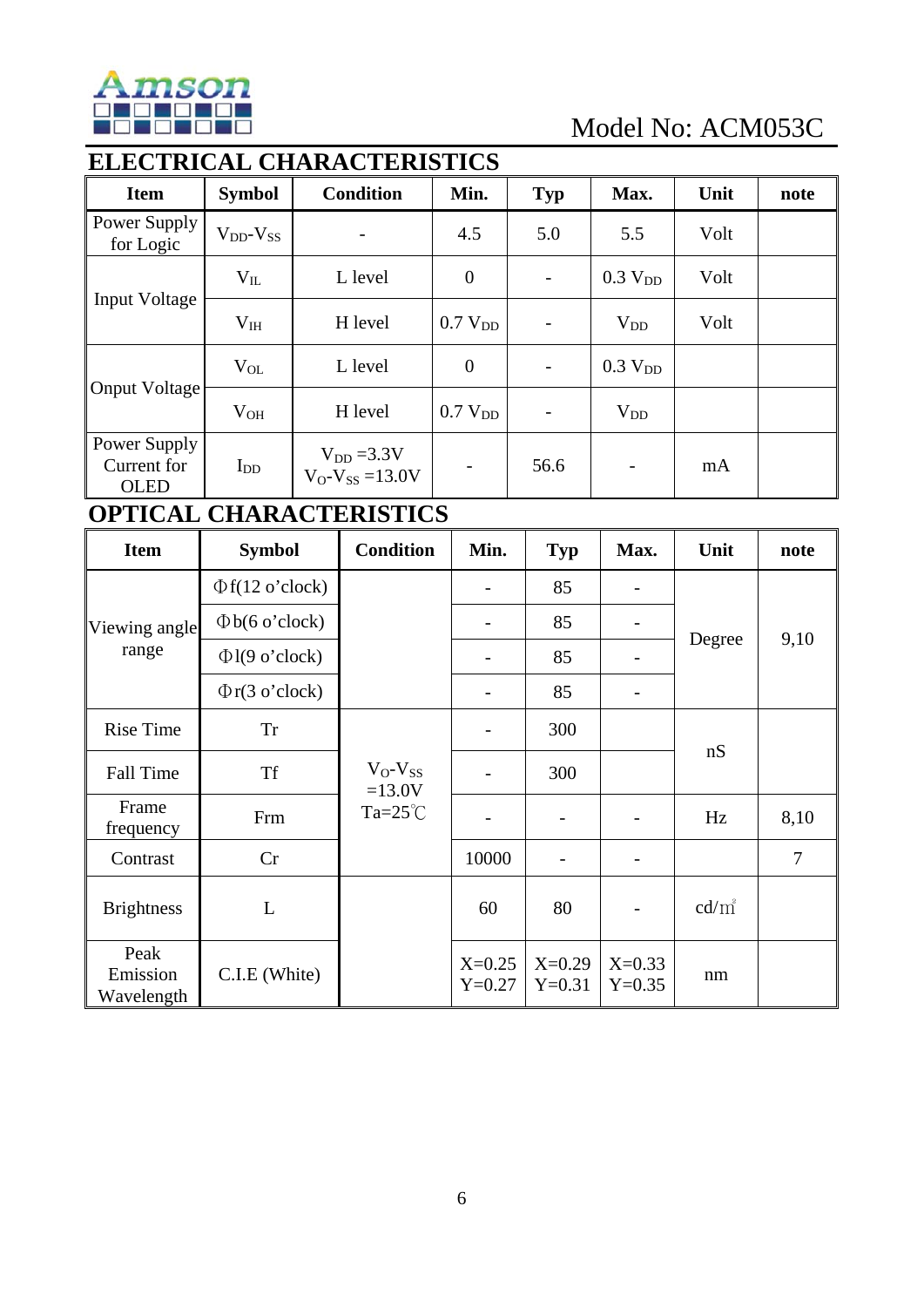

## **MECHANICAL SPECIFICATION**

| <b>ITEM</b>                 | <b>DESCRIPTION</b>                  |
|-----------------------------|-------------------------------------|
| Product No.                 | ACM053CWWB-H-U                      |
| Viewing Area                | 57.01(W)mm×29.49(H)mm               |
| <b>Module Size</b>          | $94.5(W)\times37.0(H)\times18.1(D)$ |
| Dot Size                    | $0.4(W)$ mm $\times$ 0.4(H)mm       |
| Dot Pitch                   | $0.43(W)$ mm $\times$ 0.43(H)mm     |
| Display Format              | $128$ (W) $\times$ 64 (H)           |
| <b>Controller Interface</b> | --                                  |
| <b>ROM Selection</b>        |                                     |
| Built-in                    | With DC/DC Converter                |

# **INTERFACE PIN ASSIGNMENT(CN2)**

| Pin No.        | <b>Pin Out</b> | Level          | <b>Description</b>          |
|----------------|----------------|----------------|-----------------------------|
|                | <b>VSS</b>     | 0 <sup>V</sup> | Power Supply Ground         |
| $\overline{2}$ | $+5V$          | $+5V$          | <b>Power Supply Voltage</b> |
| 3              | <b>RXD</b>     | H/L            | Serial Receive Signal       |
| 4              | <b>TXD</b>     | H/L            | Serial Transmit Signal      |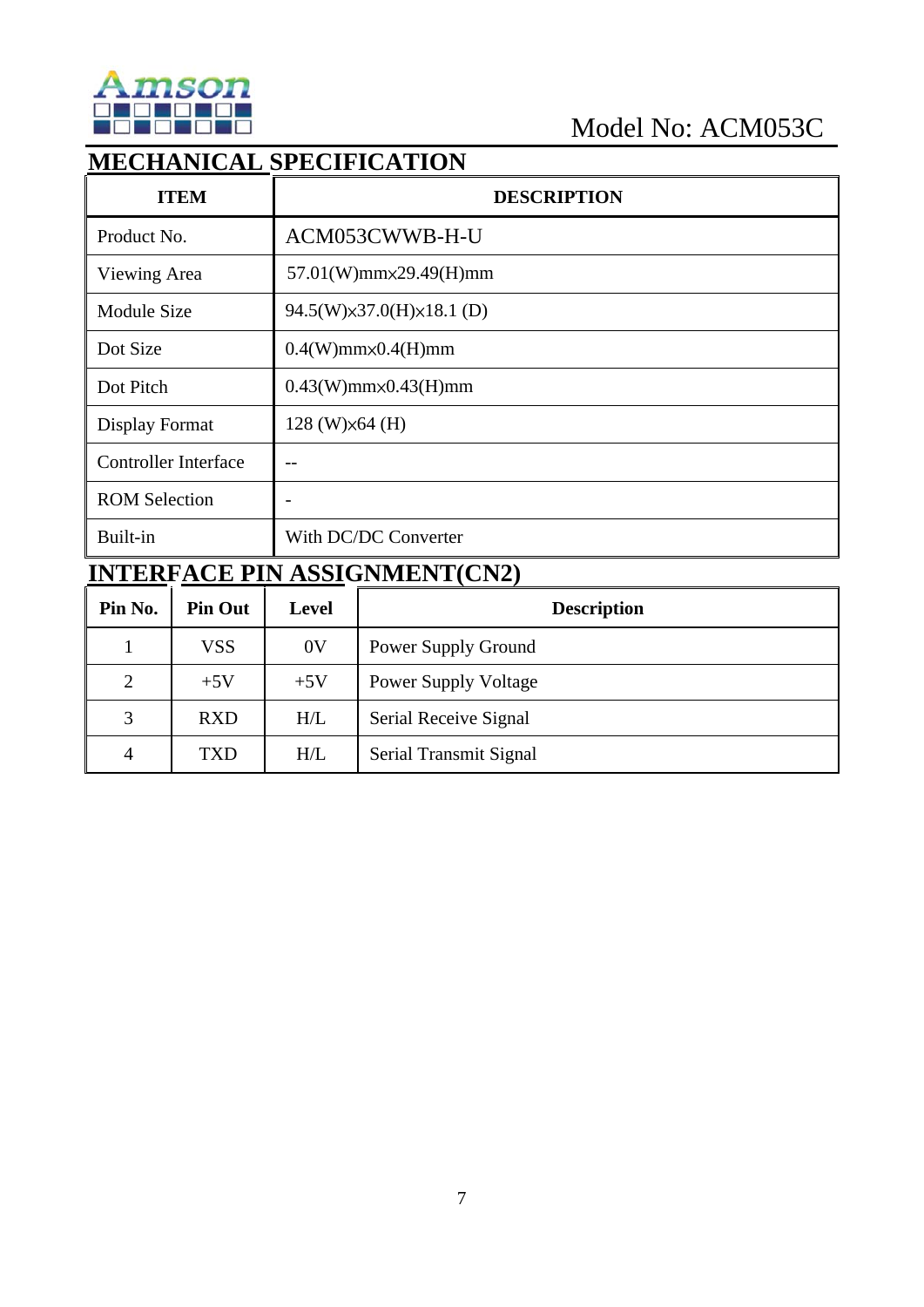

#### **[Note 7] Definition of Operation Voltage (Vop)**





#### **[Note 8] Definition of Response Time (Tr, Tf)**



#### **Conditions:**

 **Operating Voltage : Vop** Viewing Angle $(\theta, \varphi)$ : 0°, 0° **Frame Frequency : 64 Hz Driving Wave form : 1/N duty, 1/a bias** 

**[Note 9] Definition of Viewing Direction** 

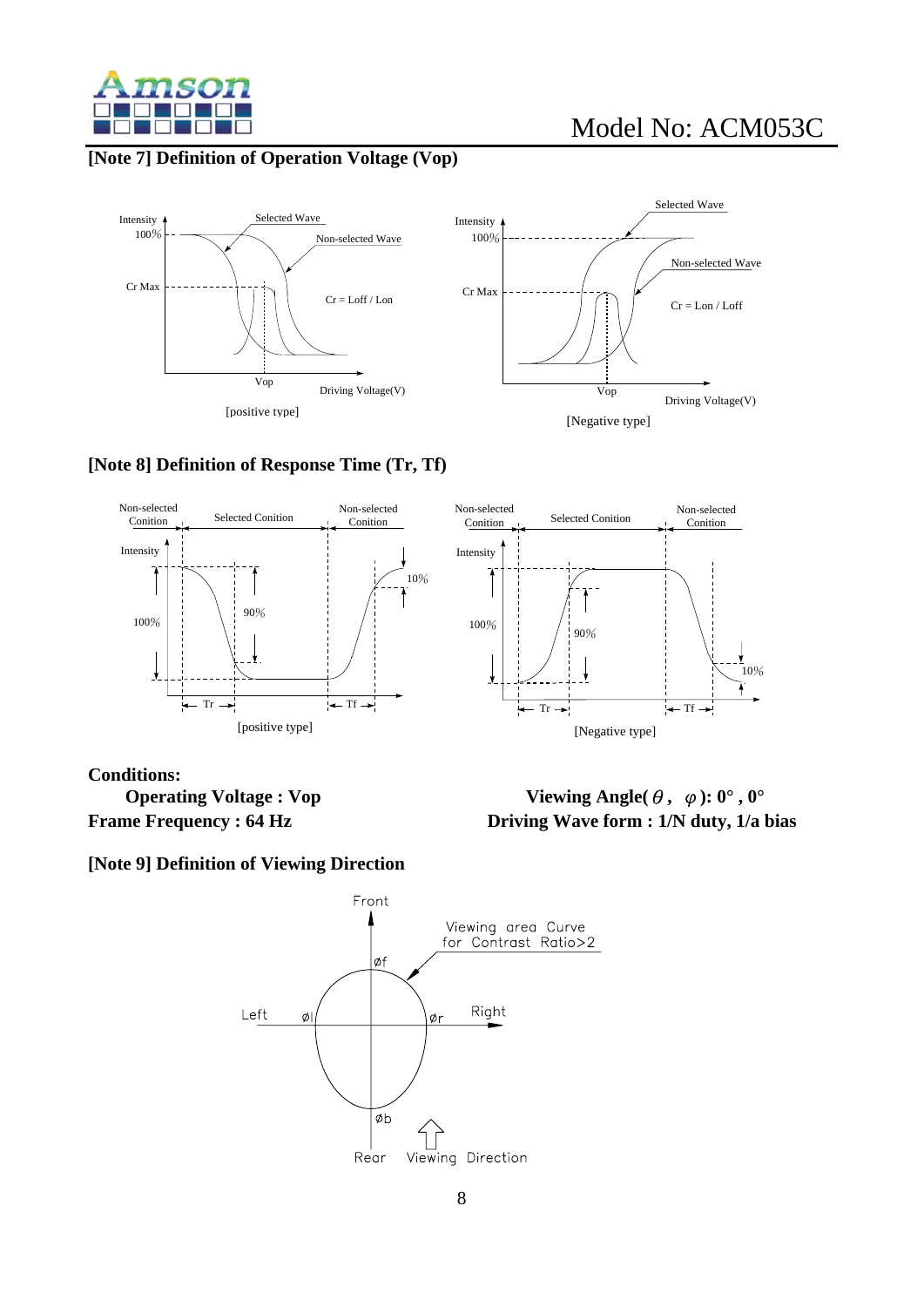

### **[Note 10] Definition of viewing angle**



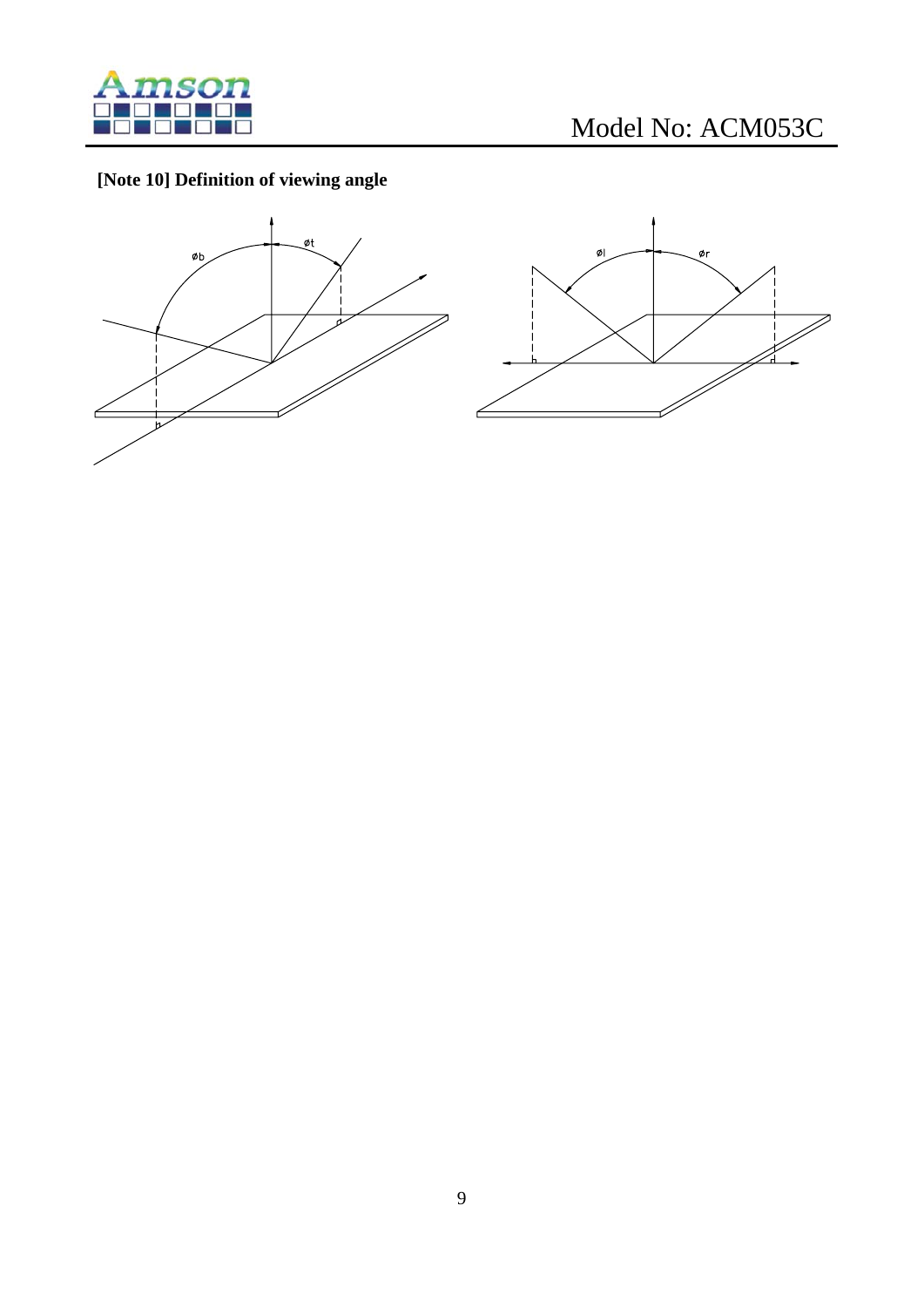

### **FUNCTIONAL SPECIFICATION**

## **UART CONFIGURATION:**

| <b>ITEM</b>         | <b>SETTING VALUE</b> |
|---------------------|----------------------|
| <b>BAUD RATE</b>    | 115200               |
| DATA BIT            |                      |
| <b>STOP BIT</b>     |                      |
| PARITY BIT          | <b>NONE</b>          |
| <b>FLOW CONTROL</b> | <b>NONE</b>          |

### **COMMAND LIST:**

| Code | <b>Function</b>                                                                                                   | <b>Sequence of HEX command</b><br>mode through UART                                                                                                                                                                                | <b>API for Arduino</b>                                                                                                                                                                                                            |
|------|-------------------------------------------------------------------------------------------------------------------|------------------------------------------------------------------------------------------------------------------------------------------------------------------------------------------------------------------------------------|-----------------------------------------------------------------------------------------------------------------------------------------------------------------------------------------------------------------------------------|
| N/A  | Sent a<br>image(192X64)<br>bitmap) to LED<br>Display<br>(An array consist of<br>1024 bytes bitmap<br>information) | 1. A "for" loop to send 1024 bytes user<br>define display information<br>2. Wait until receive a module available<br>byte ('E') from LED Display<br>3. Wait 2ms                                                                    | for $(i = 0; i < 1024; i++)$<br>$\left\{ \right.$<br>Serial.write(User_define_array[i]);<br>while (Serial.read() $!=E'$ ) {}<br>delay(2);                                                                                         |
| 0x80 | Write a 5X7<br>Character                                                                                          | 1. Send 0x80<br>2. Send which line to put this character<br>3. Send which cloumn to put this character<br>4. Send character's ASCII code<br>5. Wait until receive a module available<br>byte ('E') from LED Display<br>6. Wait 2ms | void Write_5X7_Character( int line, int<br>column, int negative, char Char) {<br>Serial.write(0x80);<br>Serial.write(line);<br>Serial.write(column);<br>Serial.print(Char);<br>while (Serial.read() $!=$ 'E') $\{\}$<br>delay(2); |
| 0x81 | Write a 8X8 String                                                                                                | 1. Send 0x81<br>2. Send which line to start the string<br>3. Send which cloumn to start the string<br>4. Send string<br>5. Wait until receive a module available<br>byte('E') from LED Display<br>6. Wait 2ms                      | void Write_5X7_String( int line, int column, int<br>negative, char * string) {<br>Serial.write(0x81);<br>Serial.write(line);<br>Serial.write(column);<br>Serial.print(string);<br>while (Serial.read() $!=$ 'E') {}<br>delay(2);  |
| 0x82 | Write a 8X16<br>Character                                                                                         | 1. Send 0x82<br>2. Send which line to put this character<br>3. Send which cloumn to put this character<br>4. Send character's ASCII code<br>5. Wait until receive a module available<br>byte('E') from LED Display<br>6. Wait 2ms  | void Write_8X16_Character( int line, int<br>column, int negative, char Char) {<br>Serial.write(0x82);<br>Serial.write(line);<br>Serial.write(column);<br>Serial.print(Char);<br>while (Serial.read() $!=E'$ ) {}<br>delay(2);     |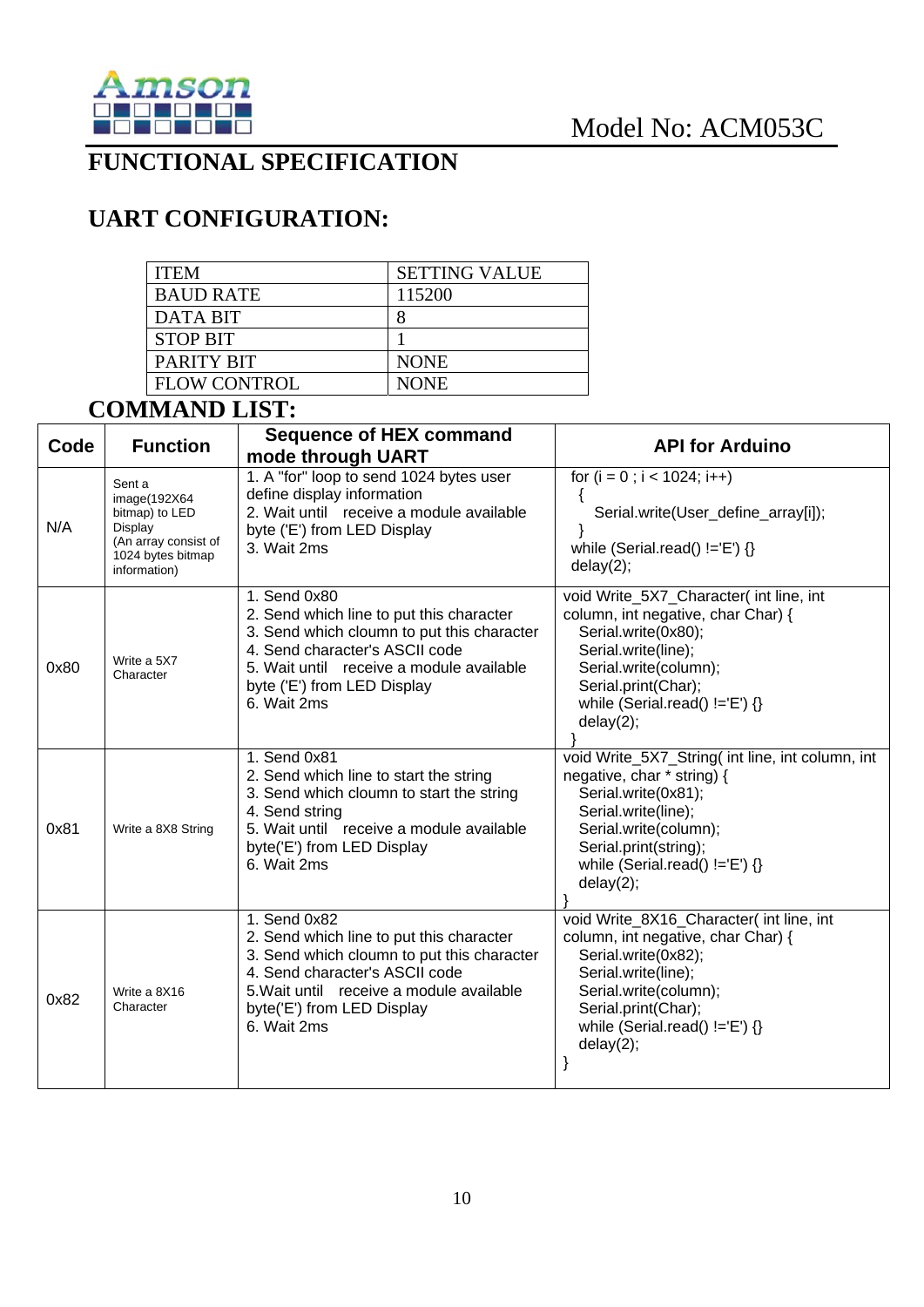

|      |                            | 1. Send 0x83                                                                                                                                                                                                                            | void Write_8X16_String( int line, int column,                                                                                                                                                                                                                            |
|------|----------------------------|-----------------------------------------------------------------------------------------------------------------------------------------------------------------------------------------------------------------------------------------|--------------------------------------------------------------------------------------------------------------------------------------------------------------------------------------------------------------------------------------------------------------------------|
| 0x83 | Write a 8X16 String        | 2. Send which line to stary the string<br>3. Send which cloumn to start the string<br>4. Send string<br>5. Wait until receive a module available<br>byte('E') from LED Display<br>6. Wait 2ms                                           | int negative, char * string) {<br>Serial.write(0x83);<br>Serial.write(line);<br>Serial.write(column);<br>Serial.print(string);<br>while (Serial.read() $!=$ 'E') {}<br>delay(2);                                                                                         |
| 0x84 | Dsiplay a 8X8<br>pattern   | 1. Send 0x84<br>2. Send the Up Left X coordinate of<br>pattern<br>3. Send the Up Left Y coordinate of<br>pattern<br>4. Send the ID of pattern<br>5. Wait until receive a module available<br>byte ('E') from LED Display<br>6. Wait 2ms | void Write_8X8_Pattern( int Up_Left_Xpos, int<br>Up_Left_Ypos, int negative, int Pattern_ID) {<br>Serial.write(0x84);<br>Serial.write(Up_Left_Xpos);<br>Serial.write(Up_Left_Ypos);<br>Serial.write(Pattern_ID);<br>while (Serial.read() $!=E$ ) {}<br>delay(2);         |
| 0x85 | Dsiplay a 8X16<br>pattern  | 1. Send 0x85<br>2. Send the Up Left X coordinate of<br>pattern<br>3. Send the Up Left Y coordinate of<br>pattern<br>4. Send the ID of pattern<br>5. Wait until receive a module available<br>byte ('E') from LED Display<br>6. Wait 2ms | void Write_8X16_Pattern( int Up_Left_Xpos,<br>int Up_Left_Ypos, int negative, int Pattern_ID)<br>$\{$<br>Serial.write(0x85);<br>Serial.write(Up_Left_Xpos);<br>Serial.write(Up_Left_Ypos);<br>Serial.write(Pattern_ID);<br>while (Serial.read() $!=E'$ ) {}<br>delay(2); |
| 0x86 | Dsiplay a 16X16<br>pattern | 1. Send 0x86<br>2. Send the Up Left X coordinate of<br>pattern<br>3. Send the Up Left Y coordinate of<br>pattern<br>4. Send the ID of pattern<br>5. Wait until receive a module available<br>byte ('E') from LED Display<br>6. Wait 2ms | void Write_16X16_Pattern( int Up_Left_Xpos,<br>int Up_Left_Ypos, int negative, int Pattern_ID)<br>Serial.write(0x86);<br>Serial.write(Up_Left_Xpos);<br>Serial.write(Up_Left_Ypos);<br>Serial.write(Pattern_ID);<br>while (Serial.read() $!=$ 'E') {}<br>delay(2);       |
| 0x87 | Dsiplay a 32X32<br>pattern | 1. Send 0x87<br>2. Send the Up Left X coordinate of<br>pattern<br>3. Send the Up Left Y coordinate of<br>pattern<br>4. Send the ID of pattern<br>5. Wait until receive a module available<br>byte ('E') from LED Display<br>6. Wait 2ms | void Write_32X32_Pattern(int Up_Left_Xpos,<br>int Up_Left_Ypos, int negative, int Pattern_ID)<br>Serial.write(0x87);<br>Serial.write(Up_Left_Xpos);<br>Serial.write(Up_Left_Ypos);<br>Serial.write(Pattern_ID);<br>while (Serial.read() $!=$ 'E') $\{\}$<br>delay(2);    |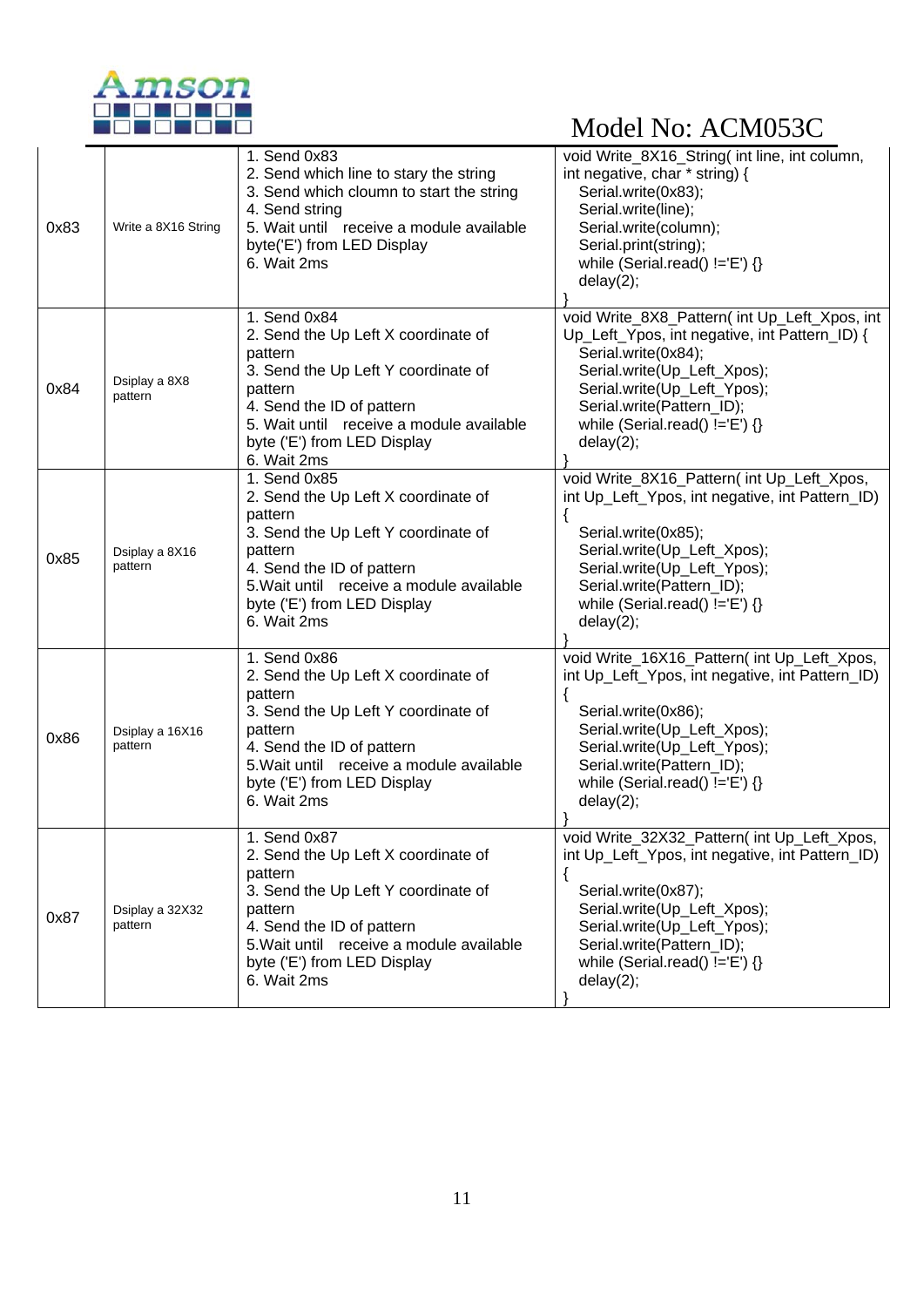

| 0x90 | Draw a line                | 1. Send 0x90<br>2. Send the X coordinate of first point<br>3. Send the Y coordinate of first point<br>4. Send the X coordinate of second point<br>5. Send the Y coordinate of second point<br>6. Send 1 or 0 for display mode (1 for<br>positive, 0 for negative)<br>7. Wait until receive a module available<br>byte ('E') from LED Display                                                | void Draw_Line( int X0_Pos, int Y0_Pos,<br>int<br>X1_Pos, int Y1_Pos, int negative) {<br>Serial.write(0x90);<br>Serial.write(X0_Pos);<br>Serial.write(Y0_Pos);<br>Serial.write(X1 Pos);<br>Serial.write(Y1_Pos);<br>Serial.write(0 or 1);<br>while (Serial.read() $!=$ 'E') $\{\}$                             |
|------|----------------------------|---------------------------------------------------------------------------------------------------------------------------------------------------------------------------------------------------------------------------------------------------------------------------------------------------------------------------------------------------------------------------------------------|----------------------------------------------------------------------------------------------------------------------------------------------------------------------------------------------------------------------------------------------------------------------------------------------------------------|
|      |                            | 8. Wait 2ms                                                                                                                                                                                                                                                                                                                                                                                 | delay(2);                                                                                                                                                                                                                                                                                                      |
| 0x91 | Draw a Rectangle           | 1. Send 0x91<br>2. Send the X coordinate of up left<br>corner<br>3. Send the Y coordinate of up left<br>corner<br>4. Send the X coordinate of bottom right<br>corner<br>5. Send the Y coordinate of bottom right<br>corner<br>6. Send 1 or 0 for display mode (1 for<br>positive, 0 for negative)<br>7. Wait until receive a module available<br>byte ('E') from LED Display<br>8. Wait 2ms | void Draw_Rectangle( int X0_Pos, int<br>Y0_Pos, int X1_Pos, int Y1_Pos, int<br>negative $)$ {<br>Serial.write(0x91);<br>Serial.write(X0_Pos);<br>Serial.write(Y0_Pos);<br>Serial.write(X1_Pos);<br>Serial.write(Y1_Pos);<br>Serial.write(0 or 1);<br>while (Serial.read() $!=$ 'E') {}                         |
| 0x92 | Draw a filled<br>Rectangle | 1. Send 0x92<br>2. Send the X coordinate of up left<br>corner<br>3. Send the Y coordinate of up left<br>corner<br>4. Send the X coordinate of bottom right<br>corner<br>5. Send the Y coordinate of bottom right<br>corner<br>6. Send 1 or 0 for display mode (1 for<br>positive, 0 for negative)<br>7. Wait until receive a module available<br>byte ('E') from LED Display<br>8. Wait 2ms | void Draw_Filled_Rectangle( int X0_Pos, int<br>Y0_Pos, int X1_Pos, int Y1_Pos, int<br>negative $)$ {<br>Serial.write(0x92);<br>Serial.write(X0_Pos);<br>Serial.write(Y0_Pos);<br>Serial.write(X1_Pos);<br>Serial.write(Y1_Pos);<br>Serial.write(0 or 1);<br>while (Serial.read() $!=E'$ ) {}<br>delay(2);<br>} |
| 0x93 | Draw a Square              | 1. Send 0x93<br>2. Send the X coordinate of up left<br>corner<br>3. Send the Y coordinate of up left<br>4.<br>corner<br>Send the width of this square<br>5. Send 1 or 0 for display mode (1 for<br>positive, 0 for negative) 6. Wait until<br>receive a module available byte ('E') from<br>LED Display7. Wait 2ms                                                                          | void Draw_Square( int X0_Pos, int Y0_Pos,<br>int width, int negative ) { Serial.write(0x93);<br>Serial.write(X0_Pos); Serial.write(Y0_Pos);<br>Serial.write(width); Serial.write(0 or 1);<br>while (Serial.read() $!=$ $E'$ ) $\}$ delay(2); }                                                                 |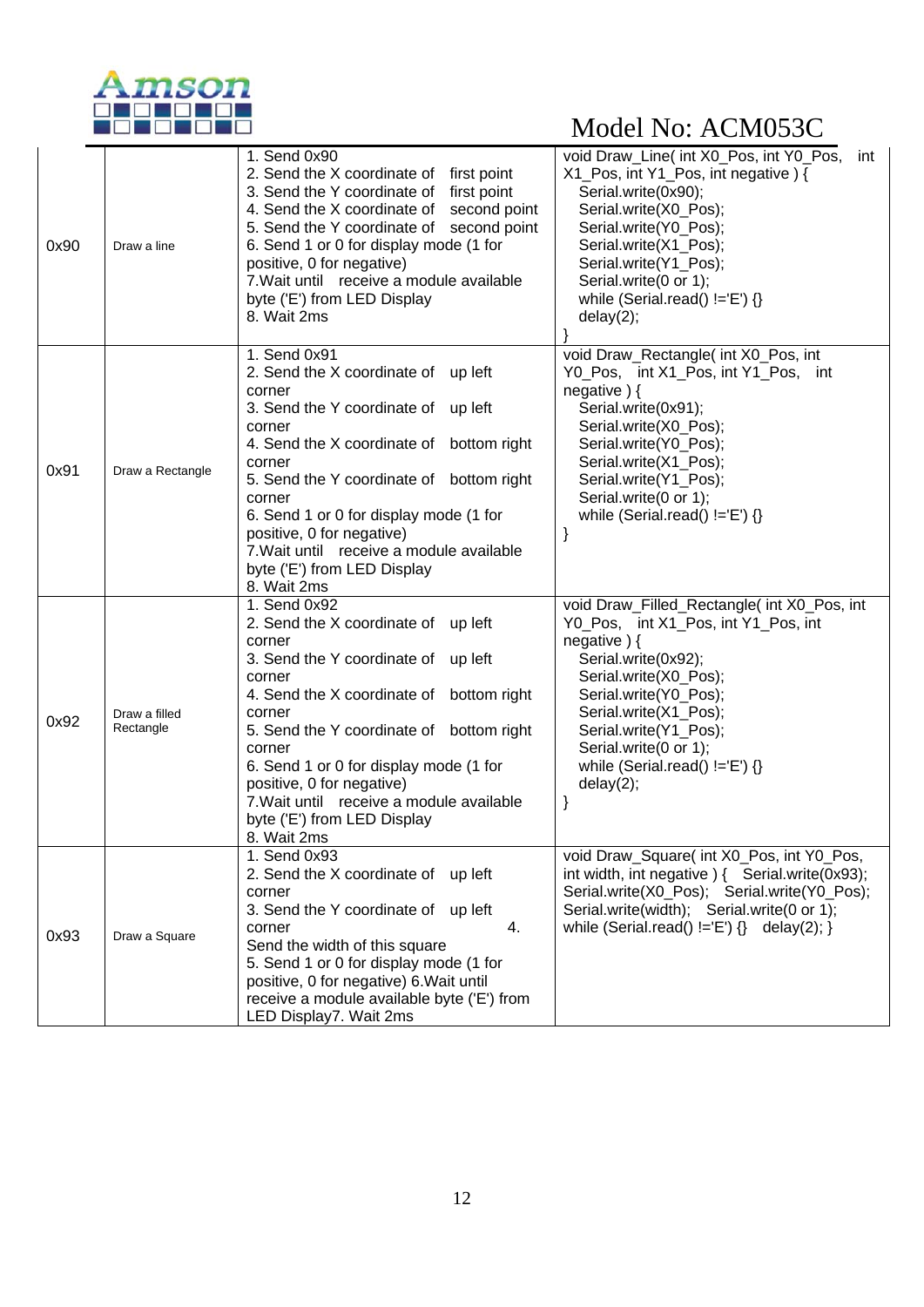

| 0x94 | Draw a Circle                                                                                                                                                                                                                                                                                                                  | 1. Send 0x94<br>2. Send the X coordinate of the center<br>3. Send the Y coordinate of the center<br>4. Send the radius of this circle<br>5. Send 1 or 0 for display mode (1 for<br>positive, 0 for negative)<br>6. Wait until receive a module available<br>byte ('E') from LED Display<br>7. Wait 2ms     | void Draw_Circle( int X0_Pos, int Y0_Pos,<br>int radius, int negative) {<br>Serial.write(0x94);<br>Serial.write(X0_Pos);<br>Serial.write(Y0_Pos);<br>Serial.write(radius);<br>Serial.write(0 or 1);<br>while (Serial.read() $!=$ 'E') {}<br>delay(2);                       |
|------|--------------------------------------------------------------------------------------------------------------------------------------------------------------------------------------------------------------------------------------------------------------------------------------------------------------------------------|------------------------------------------------------------------------------------------------------------------------------------------------------------------------------------------------------------------------------------------------------------------------------------------------------------|-----------------------------------------------------------------------------------------------------------------------------------------------------------------------------------------------------------------------------------------------------------------------------|
| 0x95 | 1. Send 0x95<br>2. Send the X coordinate of the center<br>3. Send the Y coordinate of the center<br>4. Send the radius of this circle<br>5. Send 1 or 0 for display mode (1 for<br>Draw a filled Circle<br>positive, 0 for negative)<br>6. Wait until receive a module available<br>byte ('E') from LED Display<br>7. Wait 2ms |                                                                                                                                                                                                                                                                                                            | void Draw_Filled_Circle( int X0_Pos, int<br>Y0_Pos, int radius, int negative) {<br>Serial.write(0x95);<br>Serial.write(X0_Pos);<br>Serial.write(Y0_Pos);<br>Serial.write(radius);<br>Serial.write(0 or 1);<br>while (Serial.read() $!=$ 'E') {}<br>delay(2);                |
| 0x96 | Draw a tip upward<br>Triangle                                                                                                                                                                                                                                                                                                  | 1. Send 0x96<br>2. Send the X coordinate of the tip<br>3. Send the Y coordinate of the tip<br>4. Send the height of the tip to the bottom<br>5. Send 1 or 0 for display mode (1 for<br>positive, 0 for negative)<br>6. Wait until receive a module available<br>byte ('E') from LED Display<br>7. Wait 2ms | void Draw_Triangle_Up_Ward( int X0_Pos, int<br>Y0_Pos, int height, int negative) {<br>Serial.write(0x96);<br>Serial.write(X0_Pos);<br>Serial.write(Y0_Pos);<br>Serial.write(height);<br>Serial.write(0 or 1);<br>while (Serial.read() $!=$ 'E') {}                          |
| 0x97 | Draw a filled tip<br>upward Triangle                                                                                                                                                                                                                                                                                           | 1. Send 0x97<br>2. Send the X coordinate of the tip<br>3. Send the Y coordinate of the tip<br>4. Send the height of the tip to the bottom<br>5. Send 1 or 0 for display mode (1 for<br>positive, 0 for negative)<br>6. Wait until receive a module available<br>byte ('E') from LED Display<br>7. Wait 2ms | void Draw_Filled_Triangle_Up_Ward( int<br>X0_Pos, int Y0_Pos, int height, int<br>negative $)$ {<br>Serial.write(0x97);<br>Serial.write(X0_Pos);<br>Serial.write(Y0_Pos);<br>Serial.write(height);<br>Serial.write(0 or 1);<br>while (Serial.read() $!=E'$ ) {}<br>delay(2); |
| 0x98 | Draw a tip downward<br>Triangle                                                                                                                                                                                                                                                                                                | 1. Send 0x98<br>2. Send the X coordinate of the tip<br>3. Send the Y coordinate of the tip<br>4. Send the height of the tip to the top<br>5. Send 1 or 0 for display mode (1 for<br>positive, 0 for negative)<br>6. Wait until receive a module available<br>byte ('E') from LED Display<br>7. Wait 2ms    | void Draw_Triangle_Down_Ward( int X0_Pos,<br>int Y0_Pos, int height, int negative) {<br>Serial.write(0x98);<br>Serial.write(X0_Pos);<br>Serial.write(Y0_Pos);<br>Serial.write(height);<br>Serial.write(0 or 1);<br>while (Serial.read() $!=$ 'E') {}<br>delay(2);<br>}      |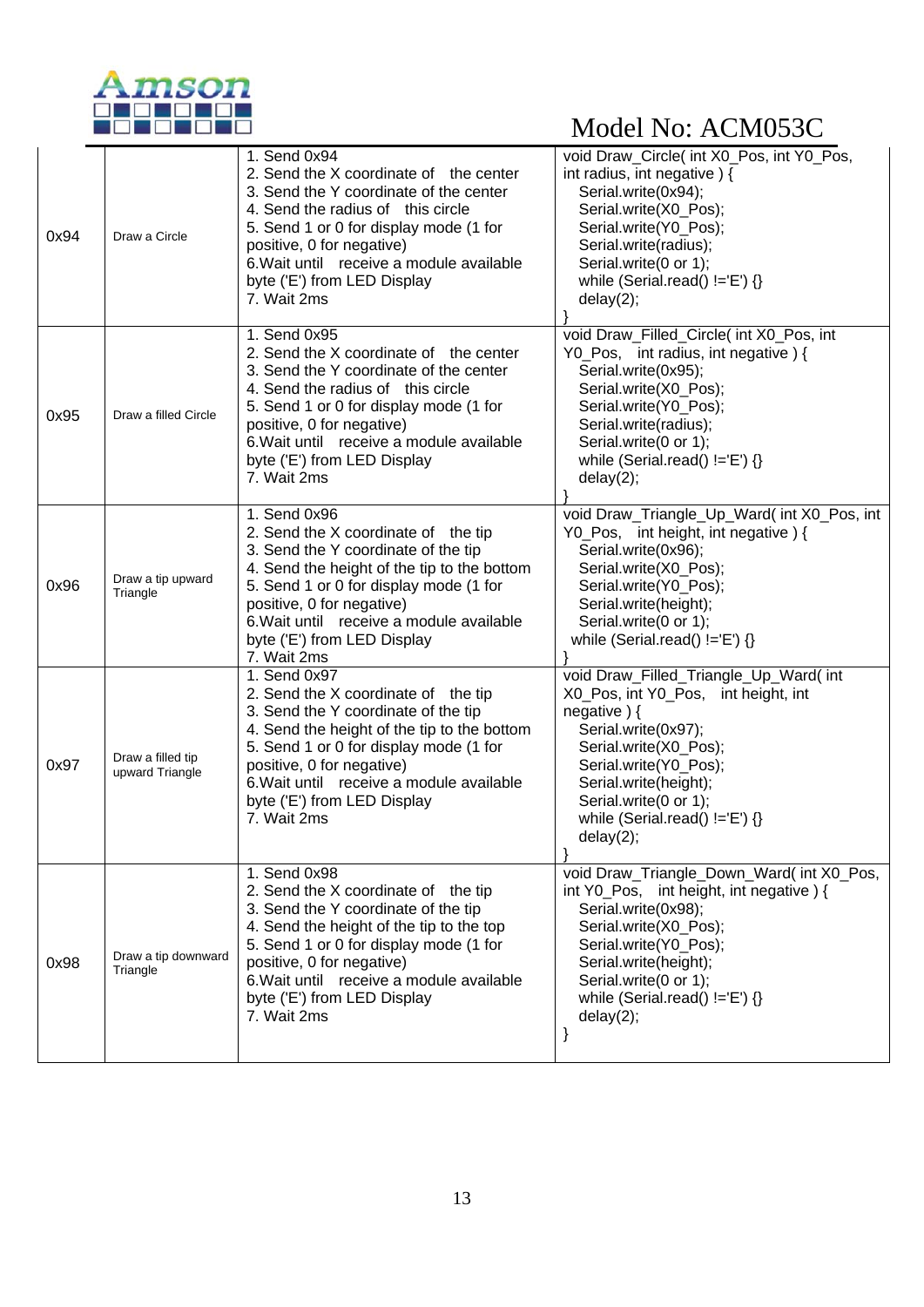

| 0x99 | Draw a filled tip<br>downward Triangle  | 1. Send 0x99<br>2. Send the X coordinate of the tip<br>3. Send the Y coordinate of the tip<br>4. Send the height of the tip to the top<br>5. Send 1 or 0 for display mode (1 for<br>positive, 0 for negative)<br>6. Wait until receive a module available<br>byte ('E') from LED Display<br>7. Wait 2ms  | void Draw_Filled_Triangle_Down_Ward(int<br>X0 Pos, int Y0 Pos, int height, int<br>negative) {<br>Serial.write(0x99);<br>Serial.write(X0_Pos);<br>Serial.write(Y0_Pos);<br>Serial.write(height);<br>Serial.write(0 or 1);<br>while (Serial.read() $!=E'$ ) {}<br>delay(2); |
|------|-----------------------------------------|----------------------------------------------------------------------------------------------------------------------------------------------------------------------------------------------------------------------------------------------------------------------------------------------------------|---------------------------------------------------------------------------------------------------------------------------------------------------------------------------------------------------------------------------------------------------------------------------|
| 0x9a | Draw a tip leftward<br>Triangle         | 1. Send 0x9a<br>2. Send the X coordinate of the tip<br>3. Send the Y coordinate of the tip<br>4. Send the width of the tip to the right<br>5. Send 1 or 0 for display mode (1 for<br>positive, 0 for negative)<br>6. Wait until receive a module available<br>byte ('E') from LED Display<br>7. Wait 2ms | void Draw_Triangle_Left_Ward( int X0_Pos,<br>int Y0_Pos, int width, int negative) {<br>Serial.write(0x9a);<br>Serial.write(X0_Pos);<br>Serial.write(Y0_Pos);<br>Serial.write(width);<br>Serial.write(0 or 1);<br>while (Serial.read() $!=$ 'E') {}<br>delay(2);           |
| 0x9b | Draw a filled tip<br>leftward Triangle  | 1. Send 0x9b<br>2. Send the X coordinate of the tip<br>3. Send the Y coordinate of the tip<br>4. Send the width of the tip to the right<br>5. Send 1 or 0 for display mode (1 for<br>positive, 0 for negative)<br>6. Wait until receive a module available<br>byte ('E') from LED Display<br>7. Wait 2ms | void Draw_Filled_Triangle_Left_Ward( int<br>X0_Pos, int Y0_Pos, int width, int negative)<br>Serial.write(0x9b);<br>Serial.write(X0_Pos);<br>Serial.write(Y0_Pos);<br>Serial.write(width);<br>Serial.write(0 or 1);<br>while (Serial.read() $!=$ 'E') {}<br>delay(2);      |
| 0x9c | Draw a tip rightward<br>Triangle        | 1. Send 0x9c<br>2. Send the X coordinate of the tip<br>3. Send the Y coordinate of the tip<br>4. Send the width of the tip to the left<br>5. Send 1 or 0 for display mode (1 for<br>positive, 0 for negative)<br>6. Wait until receive a module available<br>byte ('E') from LED Display<br>7. Wait 2ms  | void Draw_Triangle_Right_Ward(int X0_Pos,<br>int Y0_Pos, int width, int negative) {<br>Serial.write(0x9c);<br>Serial.write(X0_Pos);<br>Serial.write(Y0_Pos);<br>Serial.write(width);<br>Serial.write(0 or 1);<br>while (Serial.read() $!=$ 'E') {}<br>delay(2);           |
| 0x9d | Draw a filled tip<br>rightward Triangle | 1. Send 0x9d<br>2. Send the X coordinate of the tip<br>3. Send the Y coordinate of the tip<br>4. Send the width of the tip to the left<br>5. Send 1 or 0 for display mode (1 for<br>positive, 0 for negative)<br>6. Wait until receive a module available<br>byte ('E') from LED Display<br>7. Wait 2ms  | void Draw_Filled_Triangle_Right_Ward(int<br>X0_Pos, int Y0_Pos, int width, int negative)<br>Serial.write(0x9d);<br>Serial.write(X0_Pos);<br>Serial.write(Y0_Pos);<br>Serial.write(width);<br>Serial.write(0 or 1);<br>while (Serial.read() $!=E$ ) {}<br>delay(2);        |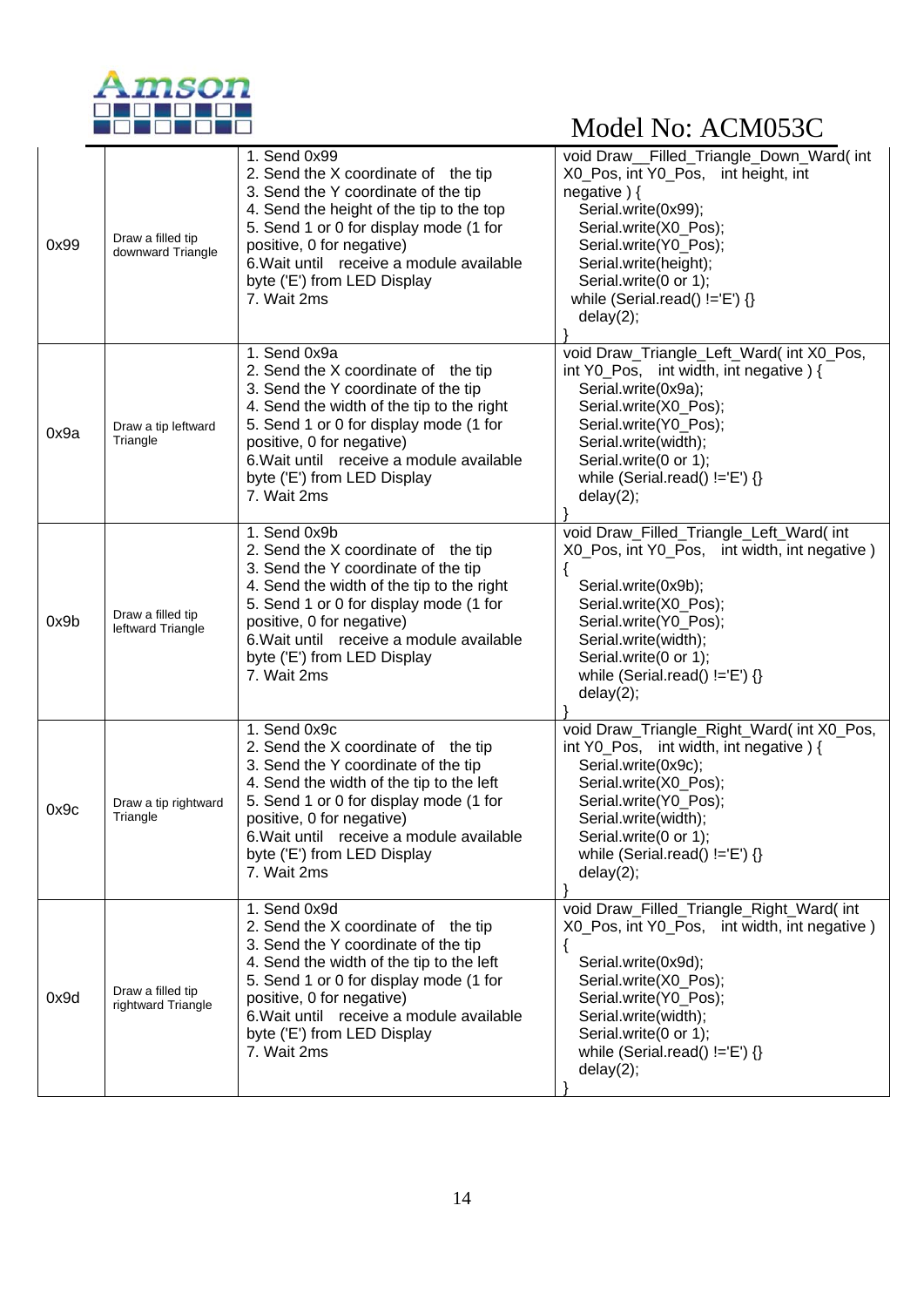

| 0x9e | Set a pixel for<br>positive display<br>(show pixel)                                                                                                                                                                                              | 1. Send 0x9e<br>2. Send the X coordinate of the pixel<br>3. Send the Y coordinate of the pixel<br>4. Wait until receive a module available<br>byte ('E') from LED Display<br>5. Wait 2ms | void Set_Pixel( int X0_Pos, int Y0_Pos) {<br>Serial.write(0x9e);<br>Serial.write(X0_Pos);<br>Serial.write(Y0_Pos);<br>while (Serial.read() $!=E'$ ) {}<br>delay(2);    |
|------|--------------------------------------------------------------------------------------------------------------------------------------------------------------------------------------------------------------------------------------------------|------------------------------------------------------------------------------------------------------------------------------------------------------------------------------------------|------------------------------------------------------------------------------------------------------------------------------------------------------------------------|
| 0x9f | 1. Send 0x9f<br>2. Send the X coordinate of the pixel<br>3. Send the Y coordinate of the pixel<br>Set a pixel for<br>4. Wait until receive a module available<br>negative display<br>byte ('E') from LED Display<br>(clear pixel)<br>5. Wait 2ms |                                                                                                                                                                                          | void Clear_Pixel( int X0_Pos, int Y0_Pos) {<br>Serial.write(0x9f);<br>Serial.write(X0_Pos);<br>Serial.write(Y0_Pos);<br>while (Serial.read() $!=$ 'E') {}<br>delay(2); |
| 0xa0 | Display image row<br>by row Up Ward                                                                                                                                                                                                              | 1. Send 0xa0<br>2. Send the speed (typical time is 20ms)<br>3. Wait until receive a module available<br>byte ('E') from LED Display<br>4. Wait 2ms                                       | void Display_Row_By_Row_Up_Ward(int<br>Speed) {<br>Serial.write(0xa0);<br>Serial.write(speed);<br>while (Serial.read() $!=$ 'E') {}<br>delay(2);                       |
| 0xa1 | Display image row<br>by row Down Ward                                                                                                                                                                                                            | 1. Send 0xa1<br>2. Send the speed (typical time is 20ms)<br>3. Wait until receive a module available<br>byte ('E') from LED Display4. Wait 2ms                                           | void Display_Row_By_Row_Down_Ward( int<br>speed) { Serial.write(0xa1);<br>Serial.write(speed);<br>while<br>$(Serial.read() != 'E') \$ delay(2); }                      |
| 0xa2 | Display image<br>column by column<br>Left Ward                                                                                                                                                                                                   | 1. Send 0xa2<br>2. Send the speed (typical time is 20ms)<br>3. Wait until receive a module available<br>byte ('E') from LED Display<br>4. Wait 2ms                                       | void<br>Display_Column_By_Column_Left_Ward( int<br>speed) $\{$<br>Serial.write(0xa2);<br>Serial.write(Speed);<br>while (Serial.read() $!=E'$ ) {}<br>delay(2);         |
| 0xa3 | Display image<br>column by column<br><b>Right Ward</b>                                                                                                                                                                                           | 1. Send 0xa3<br>2. Send the speed (typical time is 20ms)<br>3. Wait until receive a module available<br>byte ('E') from LED Display<br>4. Wait 2ms                                       | void<br>Display_Column_By_Column_Right_Ward(int<br>Speed) {<br>Serial.write(0xa3);<br>Serial.write(Speed);<br>while (Serial.read() $!=$ 'E') {}<br>delay(2);           |
| 0xa4 | Erase image row by<br>row Up Ward                                                                                                                                                                                                                | 1. Send 0xa4<br>2. Send the speed (typical time is 20ms)<br>3. Wait until receive a module available<br>byte ('E') from LED Display<br>4. Wait 2ms                                       | void Erase_Row_By_Row_Up_Ward( int<br>Speed) {<br>Serial.write(0xa4);<br>Serial.write(Speed);<br>while (Serial.read() $!=$ 'E') {}<br>delay(2);                        |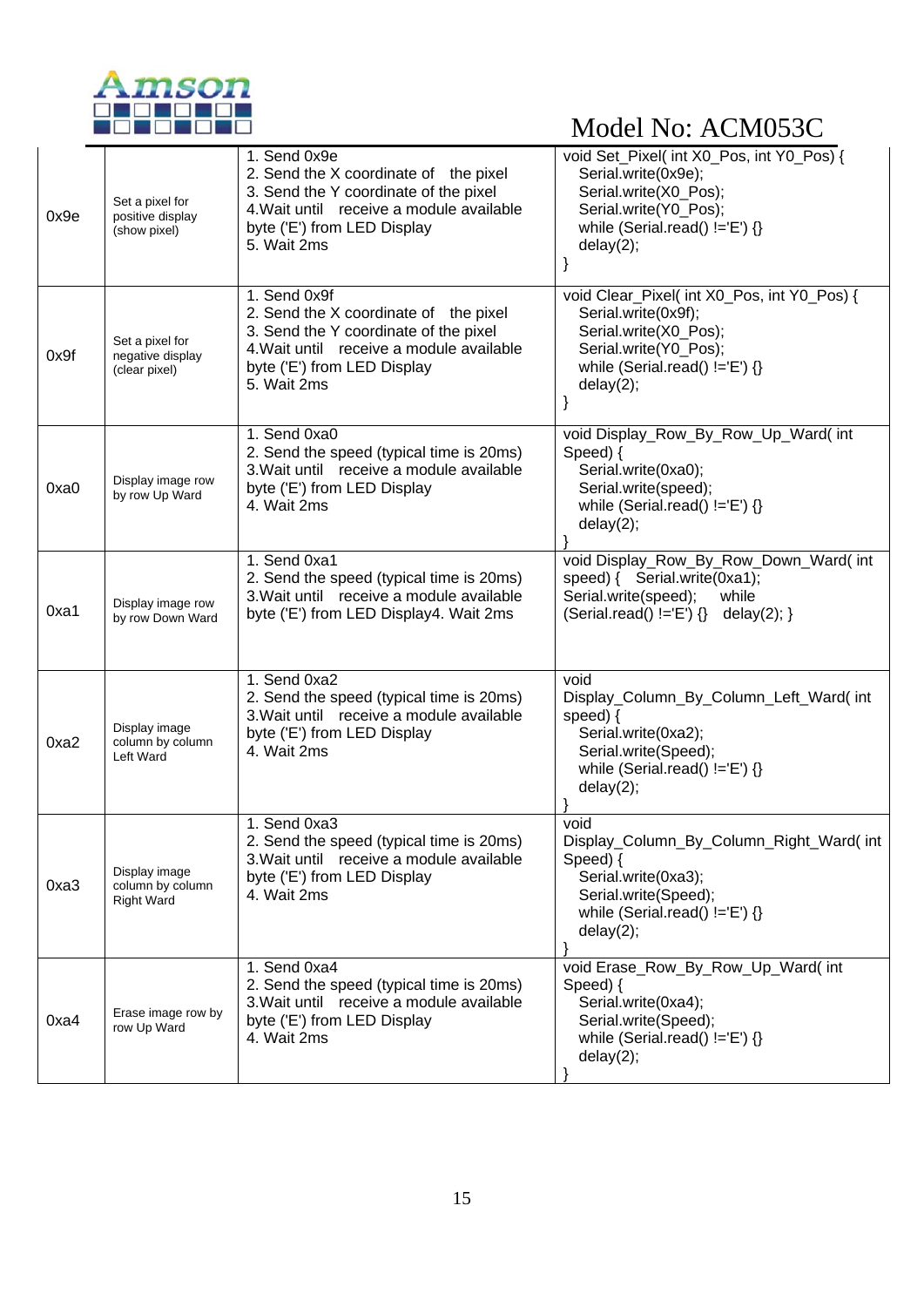

| 0xa5 | Erase image row by<br>row Down Ward           | 1. Send 0xa5<br>2. Send the speed (typical time is 20ms)<br>3. Wait until receive a module available<br>byte ('E') from LED Display<br>4. Wait 2ms | void Erase_Row_By_Row_Down_Ward( int<br>Speed) {<br>Serial.write(0xa5);<br>Serial.write(Speed);<br>while (Serial.read() $!=$ 'E') {}<br>delay(2);          |
|------|-----------------------------------------------|----------------------------------------------------------------------------------------------------------------------------------------------------|------------------------------------------------------------------------------------------------------------------------------------------------------------|
| 0xa6 | Erase image column<br>by column Left Ward     | 1. Send 0xa6<br>2. Send the speed (typical time is 20ms)<br>3. Wait until receive a module available<br>byte ('E') from LED Display<br>4. Wait 2ms | void<br>Erase_Column_By_Column_Left_Ward( int<br>Speed) {<br>Serial.write(0xa6);<br>Serial.write(Speed);<br>while (Serial.read() $!=E'$ ) {}<br>delay(2);  |
| 0xa7 | Erase image column<br>by column Right<br>Ward | 1. Send 0xa7<br>2. Send the speed (typical time is 20ms)<br>3. Wait until receive a module available<br>byte ('E') from LED Display<br>4. Wait 2ms | void<br>Erase_Column_By_Column_Right_Ward(int<br>Speed) {<br>Serial.write(0xa7);<br>Serial.write(Speed);<br>while (Serial.read() $!=$ 'E') {}<br>delay(2); |
| 0xa8 | Display image Inside<br>Out                   | 1. Send 0xa8<br>2. Send the speed (typical time is 20ms)<br>3. Wait until receive a module available<br>byte ('E') from LED Display<br>4. Wait 2ms | void Display_Inside_Out( int Speed) {<br>Serial.write(0xa8);<br>Serial.write(Speed);<br>while (Serial.read() $!=E'$ ) {}<br>delay(2);<br>}                 |
| 0xa9 | Display image<br>Outside In                   | 1. Send 0xa9<br>2. Send the speed (typical time is 20ms)<br>3. Wait until receive a module available<br>byte ('E') from LED Display<br>4. Wait 2ms | void Display_Outside_In( int Speed) {<br>Serial.write(0xa9);<br>Serial.write(Speed);<br>while (Serial.read() $!=$ 'E') {}<br>delay(2);                     |
| 0xaa | Erase image Inside<br>Out                     | 1. Send 0xaa<br>2. Send the speed (typical time is 20ms)<br>3. Wait until receive a module available<br>byte ('E') from LED Display<br>4. Wait 2ms | void Erase_Inside_Out( int Speed) {<br>Serial.write(0xaa);<br>Serial.write(Speed);<br>while (Serial.read() $!=$ 'E') {}<br>delay(2);                       |
| 0xab | Erase image Outside<br>In.                    | 1. Send 0xab<br>2. Send the speed (typical time is 20ms)<br>3. Wait until receive a module available<br>byte ('E') from LED Display<br>4. Wait 2ms | void Erase_Outside_In( int Speed) {<br>Serial.write(0xab);<br>Serial.write(Speed);<br>while (Serial.read() $!=$ 'E') {}                                    |
| 0xd0 | Clear display                                 | 1. Send 0xd0<br>2. Wait until receive a module available<br>byte ('E') from LED Display<br>3. Wait 2ms                                             | void Clear_Display_Momery(void) {<br>Serial.write(0xd0);<br>while (Serial.read() $!=E'$ ) {}<br>delay(2);<br>}                                             |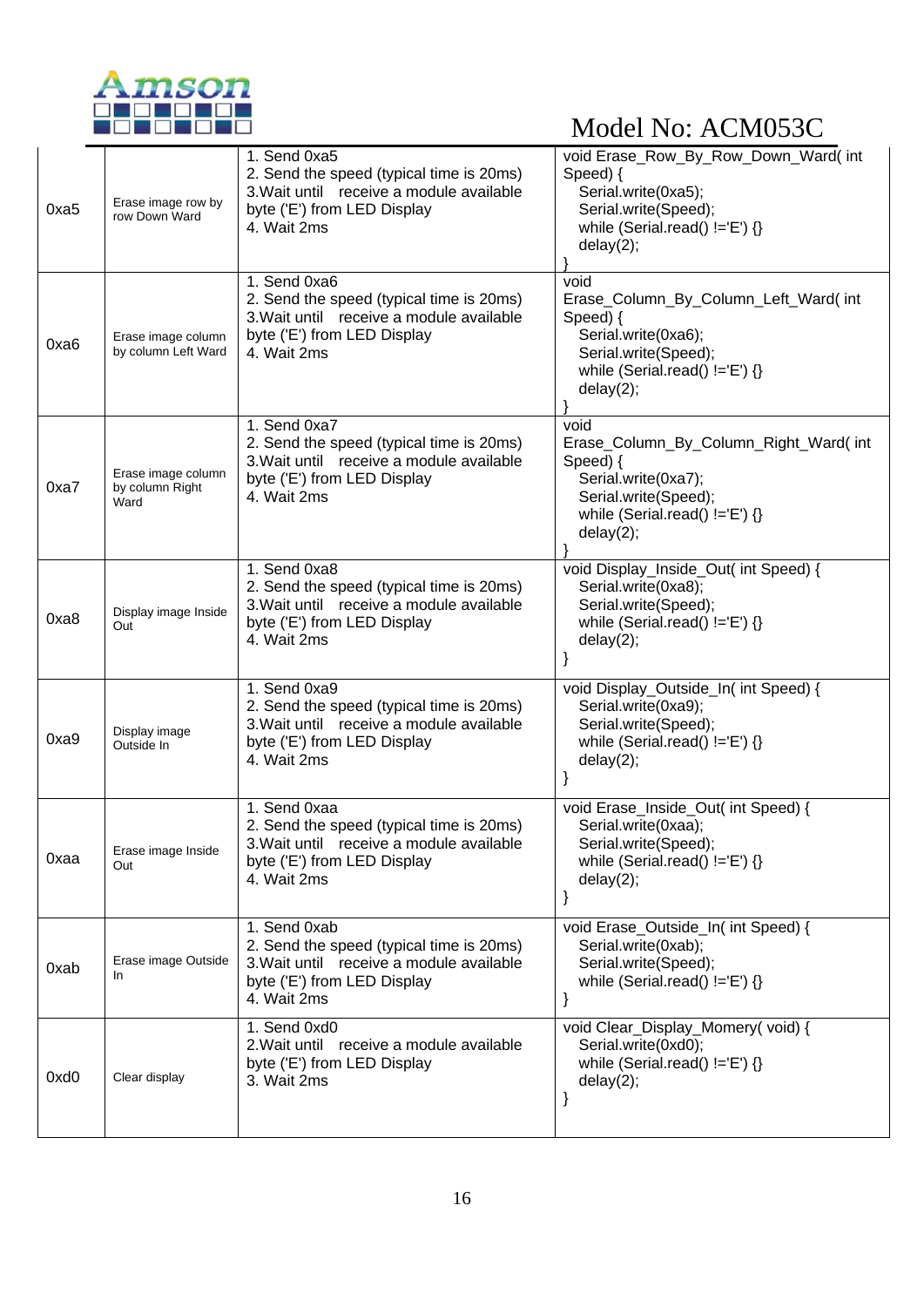

| 0xd1 | Show the data in the<br>display memory | 1. Send 0xd1<br>2. Wait until receive a module available<br>byte ('E') from LED Display<br>3. Wait 2ms                                                                                                                                                                                                                                                                | void Show_Display_Momery(void) {<br>Serial.write(0xd1);<br>while (Serial.read() $!=$ 'E') {}                                                                                                                                                                                                                                          |
|------|----------------------------------------|-----------------------------------------------------------------------------------------------------------------------------------------------------------------------------------------------------------------------------------------------------------------------------------------------------------------------------------------------------------------------|---------------------------------------------------------------------------------------------------------------------------------------------------------------------------------------------------------------------------------------------------------------------------------------------------------------------------------------|
| 0xd2 | Scroll the whole<br>display upward     | 1. Send 0xd2<br>2. Send the shift time (typical time is 70ms)<br>3. Wait until receive a module available<br>byte ('E') from LED Display<br>4. Wait 2ms                                                                                                                                                                                                               | void Scroll_Whole_Display_Memory_Up( int<br>shift time) $\{$<br>Serial.write(0xd2);<br>Serial.write(shift time);<br>while (Serial.read() $!=E'$ ) {}<br>delay(2);                                                                                                                                                                     |
| 0xd3 | Scroll the whole<br>display downward   | 1. Send 0xd3<br>2. Send the shift time (typical time is 70ms)<br>3. Wait until receive a module available<br>byte ('E') from LED Display<br>4. Wait 2ms                                                                                                                                                                                                               | void<br>Scroll_Whole_Display_Memory_Down(int<br>shift time) $\{$<br>Serial.write(0xd3);<br>Serial.write(shift time);<br>while (Serial.read() $!=$ 'E') $\{\}$<br>delay(2);                                                                                                                                                            |
| 0xd4 | Scroll the whole<br>display leftward   | 1. Send 0xd4<br>2. Send the shift time (typical time is 70ms)<br>3. Wait until receive a module available<br>byte ('E') from LED Display<br>4. Wait 2ms                                                                                                                                                                                                               | void Scroll_Whole_Display_Memory_Left( int<br>shift time) {<br>Serial.write(0xd4);<br>Serial.write(shift time);<br>while (Serial.read() $!=E'$ ) {}<br>delay(2);                                                                                                                                                                      |
| 0xd5 | Scroll the whole<br>display rightward  | 1. Send 0xd5<br>2. Send the shift time (typical time is 70ms)<br>3. Wait until receive a module available<br>byte ('E') from LED Display<br>4. Wait 2ms                                                                                                                                                                                                               | void<br>Scroll_Whole_Display_Memory_Right(int<br>shift time) {<br>Serial.write(0xd5);<br>Serial.write(shift time);<br>while (Serial.read() $!=$ 'E') {}<br>delay(2);                                                                                                                                                                  |
| 0xd6 | Scroll the section<br>display upward   | 1. Send 0xd6<br>2. Send the X coordinate of up left<br>corner<br>3. Send the Y coordinate of up left<br>corner<br>4. Send the X coordinate of bottom right<br>corner<br>5. Send the Y coordinate of bottom right<br>corner<br>6. Send the shift time (typical time is 20ms)<br>7. Wait until receive a module available<br>byte ('E') from LED Display<br>8. Wait 2ms | void Scroll_Section_Display_Memory_Up( int<br>X0_Pos, int Y0_Pos, int X1_Pos, int<br>Y1_Pos, int shift time) {<br>Serial.write(0xd6);<br>Serial.write(X0_Pos);<br>Serial.write(Y0_Pos);<br>Serial.write(X1_Pos);<br>Serial.write(Y1_Pos);<br>Serial.write(shift time);<br>while (Serial.read() $!=$ $E'$ ) $\{\}$ ;<br>delay(2);<br>} |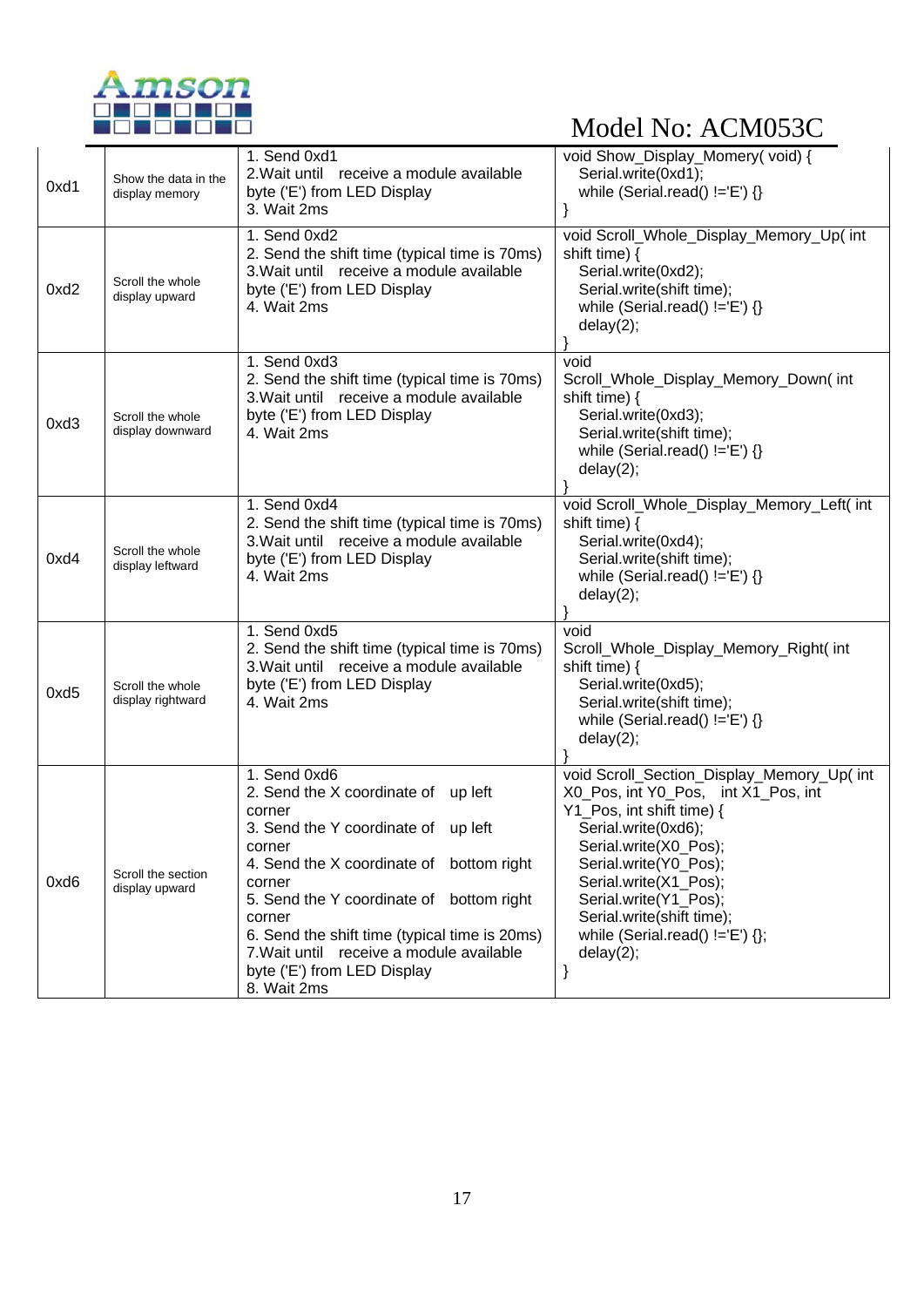

|      |                                          | 1. Send 0xd7                                                                       | void                                                                          |
|------|------------------------------------------|------------------------------------------------------------------------------------|-------------------------------------------------------------------------------|
|      |                                          | 2. Send the X coordinate of up left<br>corner                                      | Scroll_Section_Display_Memory_Down(int<br>X0_Pos, int Y0_Pos, int X1_Pos, int |
|      |                                          | 3. Send the Y coordinate of up left                                                | Y1_Pos, int shift time) {                                                     |
|      |                                          | corner                                                                             | Serial.write(0xd7);                                                           |
|      | Scroll the section                       | 4. Send the X coordinate of bottom right                                           | Serial.write(X0_Pos);                                                         |
| 0xd7 | display downward                         | corner<br>5. Send the Y coordinate of bottom right                                 | Serial.write(Y0_Pos);<br>Serial.write(X1_Pos);                                |
|      |                                          | corner                                                                             | Serial.write(Y1 Pos);                                                         |
|      |                                          | 6. Send the shift time (typical time is 70ms)                                      | Serial.write(shift time);                                                     |
|      |                                          | 7. Wait until receive a module available<br>byte ('E') from LED Display            | while (Serial.read() $!=$ 'E') {}<br>delay(2);                                |
|      |                                          | 8. Wait 2ms                                                                        |                                                                               |
|      |                                          | 1. Send 0xd8                                                                       | void Scroll_Section_Display_Memory_Left( int                                  |
|      |                                          | 2. Send the X coordinate of up left                                                | X0_Pos, int Y0_Pos, int X1_Pos, int                                           |
|      |                                          | corner<br>3. Send the Y coordinate of up left                                      | Serial.write(X0_Pos); Serial.write(Y0_Pos);                                   |
|      |                                          | 4.<br>corner                                                                       | Serial.write(X1_Pos); Serial.write(Y1_Pos);                                   |
| 0xd8 | Scroll the section                       | Send the X coordinate of bottom right                                              | Serial.write(shift time);<br>while                                            |
|      | display leftward                         | corner<br>5. Send the Y coordinate of bottom right                                 | $(Serial.read() != 'E') \$ delay(2); }                                        |
|      |                                          | 6. Send the shift<br>corner                                                        |                                                                               |
|      |                                          | time (typical time is 20ms)                                                        |                                                                               |
|      |                                          | 7. Wait until receive a module available<br>byte ('E') from LED Display8. Wait 2ms |                                                                               |
|      |                                          | 1. Send 0xd9                                                                       | void                                                                          |
|      |                                          | 2. Send the X coordinate of up left                                                | Scroll_Section_Display_Memory_Right( int                                      |
|      | Scroll the section<br>display rightward  | corner<br>3. Send the Y coordinate of up left                                      | X0_Pos, int Y0_Pos, int X1_Pos, int<br>Y1_Pos, int shift time) {              |
|      |                                          | corner                                                                             | Serial.write(0xd9);                                                           |
|      |                                          | 4. Send the X coordinate of bottom right                                           | Serial.write(X0_Pos);                                                         |
| 0xd9 |                                          | corner<br>5. Send the Y coordinate of bottom right                                 | Serial.write(Y0_Pos);<br>Serial.write(X1_Pos);                                |
|      |                                          | corner                                                                             | Serial.write(Y1_Pos);                                                         |
|      |                                          | 6. Send the shift time (typical time is 70ms)                                      | Serial.write(shift time);                                                     |
|      |                                          | 7. Wait until receive a module available<br>byte ('E') from LED Display            | while (Serial.read() $!=$ 'E') {}<br>delay(2);                                |
|      |                                          | 8. Wait 2ms                                                                        |                                                                               |
|      |                                          | 1. Send 0xf0                                                                       | void Display_Off(void) {                                                      |
| 0xf0 | Turn display Off                         | 2. Wait until receive a module available<br>byte ('E') from LED Display            | Serial.write(0xf0);<br>while (Serial.read() $!=E'$ ) {}                       |
|      |                                          | 3. Wait 2ms                                                                        |                                                                               |
|      |                                          | 1. Send 0xf1                                                                       | void Display_On(void) {                                                       |
|      |                                          | 2. Wait until receive a module available                                           | Serial.write(0xf1);                                                           |
| 0xf1 | Turn display On                          | byte ('E') from LED Display<br>3. Wait 2ms                                         | while (Serial.read() $!=$ 'E') {}<br>delay(2);                                |
|      |                                          |                                                                                    | }                                                                             |
|      |                                          | 1. Send 0xf2                                                                       | void Set_Display_Brightness( int brightness) {                                |
|      |                                          | 2. Send the level of brightness $(0-11)$                                           | Serial.write(0xf2);                                                           |
| 0xf2 | Set the brightness of<br>the LED Display | 3. Wait until receive a module available                                           | Serial.write(brightness);                                                     |
|      |                                          | byte ('E') from LED Display<br>4. Wait 2ms                                         | while (Serial.read() $!=$ 'E') {}<br>delay(2);                                |
|      |                                          |                                                                                    |                                                                               |
|      |                                          |                                                                                    |                                                                               |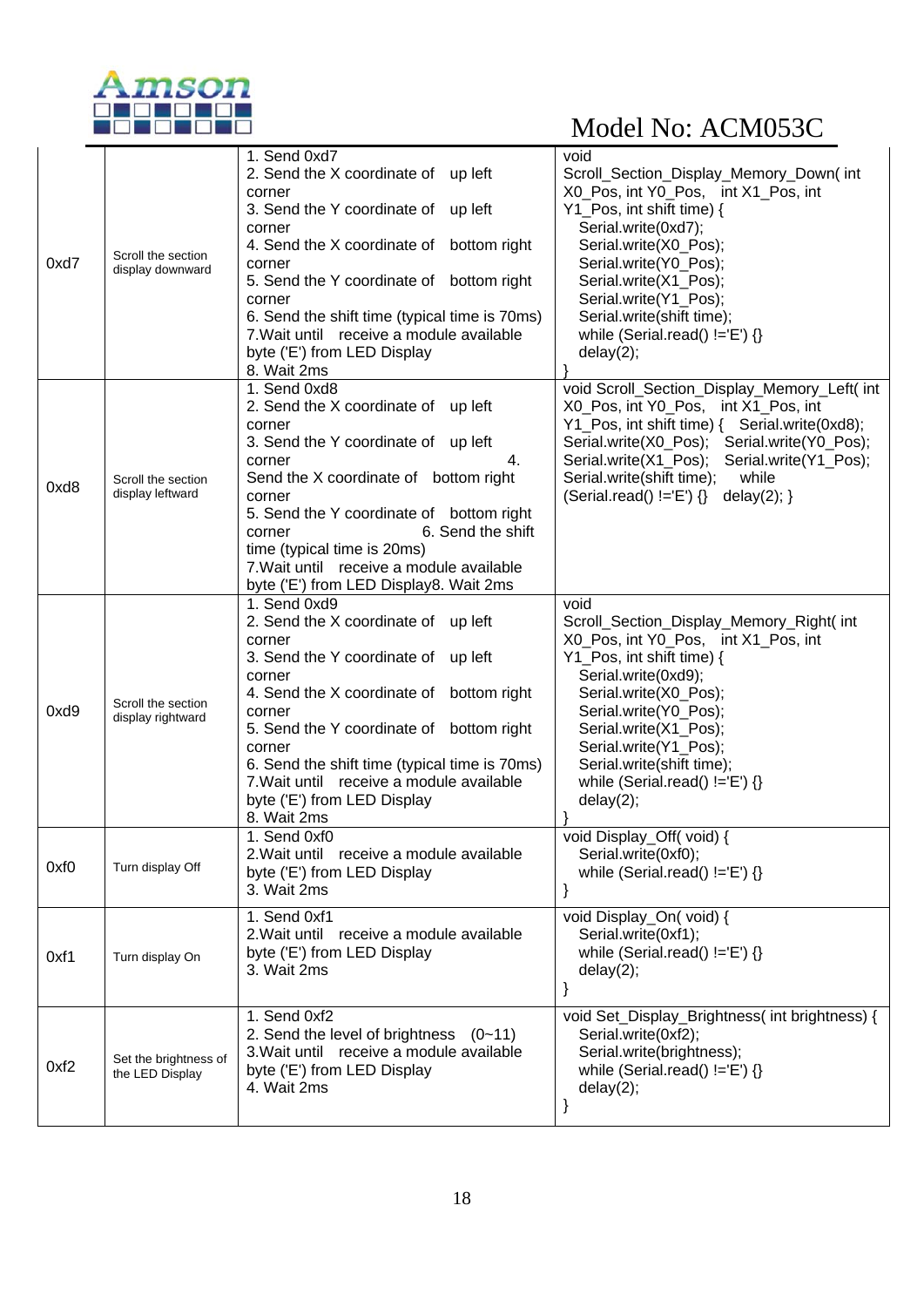

| 0xf3 | Inverse image      | 1. Send 0xf3<br>2. Wait until receive a module available<br>byte ('E') from LED Display<br>3. Wait 2ms | void Inverse_Image( void) {<br>Serial.write(0xf3);<br>while (Serial.read() $!=$ 'E') {}<br>delay(2); |
|------|--------------------|--------------------------------------------------------------------------------------------------------|------------------------------------------------------------------------------------------------------|
| 0xf6 | Change Instruction | 1. Send 0xf6                                                                                           | int Change_Display_Mode(int mode) {                                                                  |
|      | mode               | 2. Send instruction mode 1                                                                             | Serial.write(0xf6);                                                                                  |
|      | (0 for Hex         | 3. Wait until receive a module available                                                               | Serial.write(1);                                                                                     |
|      | Command, 1 for AT  | byte ('E') from LED Display                                                                            | while (Serial.read() $!=$ 'E') {}                                                                    |
|      | Command)           | 4. Wait 2ms                                                                                            | delay(2);                                                                                            |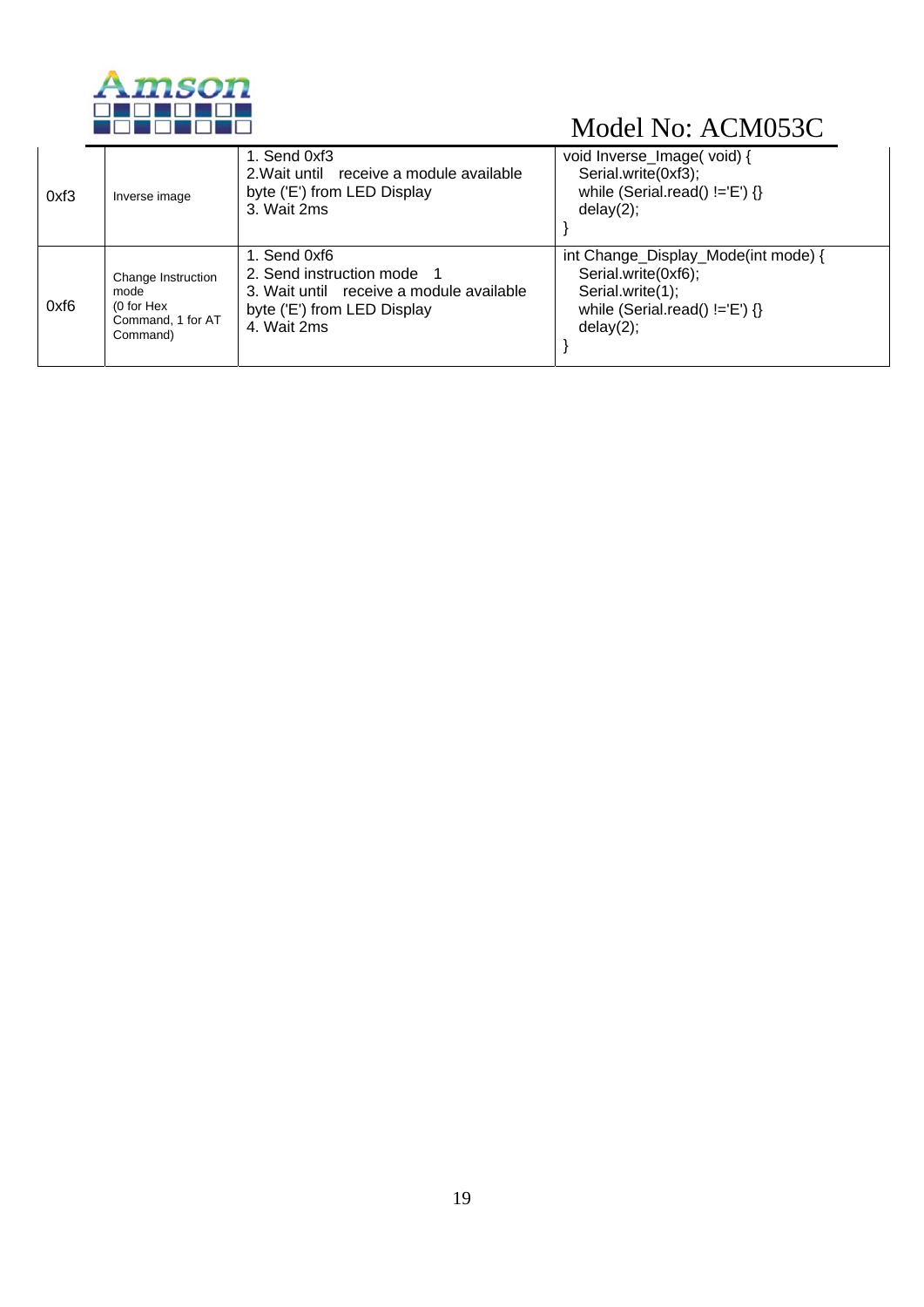

#### **ASCII code of 5X7 fonts and 8X16 fonts**

| Hex  | Symbol                  | Hex  | Symbol                  | Hex  | Symbol        |
|------|-------------------------|------|-------------------------|------|---------------|
| 0x20 |                         | 0x40 | @                       | 0x60 |               |
| 0x21 | Ĩ                       | 0x41 | A                       | 0x61 | а             |
| 0x22 | $\blacksquare$          | 0x42 | B                       | 0x62 | b             |
| 0x23 | #                       | 0x43 | $\overline{\text{c}}$   | 0x63 | C             |
| 0x24 | \$                      | 0x44 | D                       | 0x64 | d             |
| 0x25 | $\%$                    | 0x45 | $\overline{\mathsf{E}}$ | 0x65 | е             |
| 0x26 | $\pmb{8}$               | 0x46 | F                       | 0x66 | $\mathbf f$   |
| 0x27 |                         | 0x47 | G                       | 0x67 | g             |
| 0x28 |                         | 0x48 | H                       | 0x68 | h             |
| 0x29 |                         | 0x49 | T                       | 0x69 | i             |
| 0x2a | ×                       | 0x4a | J                       | 0x6a |               |
| 0x2b | +                       | 0x4b | Κ                       | 0x6b | k             |
| 0x2c | ,                       | 0x4c | L                       | 0x6c | I             |
| 0x2d | -                       | 0x4d | M                       | 0x6d | m             |
| 0x2e |                         | 0x4e | N                       | 0x6e | n             |
| 0x2f |                         | 0x4f | O                       | 0x6f | O             |
| 0x30 | 0                       | 0x50 | P                       | 0x70 | p             |
| 0x31 | 1                       | 0x51 | Q                       | 0x71 | q             |
| 0x32 | $\overline{2}$          | 0x52 | R                       | 0x72 | r             |
| 0x33 | 3                       | 0x53 | S                       | 0x73 | S             |
| 0x34 | $\overline{\mathbf{4}}$ | 0x54 | T                       | 0x74 | $\mathfrak t$ |
| 0x35 | 5                       | 0x55 | U                       | 0x75 | u             |
| 0x36 | 6                       | 0x56 | V                       | 0x76 | V             |
| 0x37 | $\overline{7}$          | 0x57 | W                       | 0x77 | W             |
| 0x38 | 8                       | 0x58 | X                       | 0x78 | Χ             |
| 0x39 | 9                       | 0x59 | Ÿ                       | 0x79 | у             |
| 0x3a | $\vdots$                | 0x5a | Z                       | 0x7a | Z             |
| 0x3b |                         | 0x5b | Ī                       | 0x7a | ł             |
| 0x3c | <                       | 0x5c | Ι                       | 0x7a |               |
| 0x3d | $=$                     | 0x5d |                         | 0x7a |               |
| 0x3e | $\frac{2}{?}$           | 0x5e | ٨                       | 0x7a |               |
| 0x3f |                         | 0x5f |                         | 0x7a | <-            |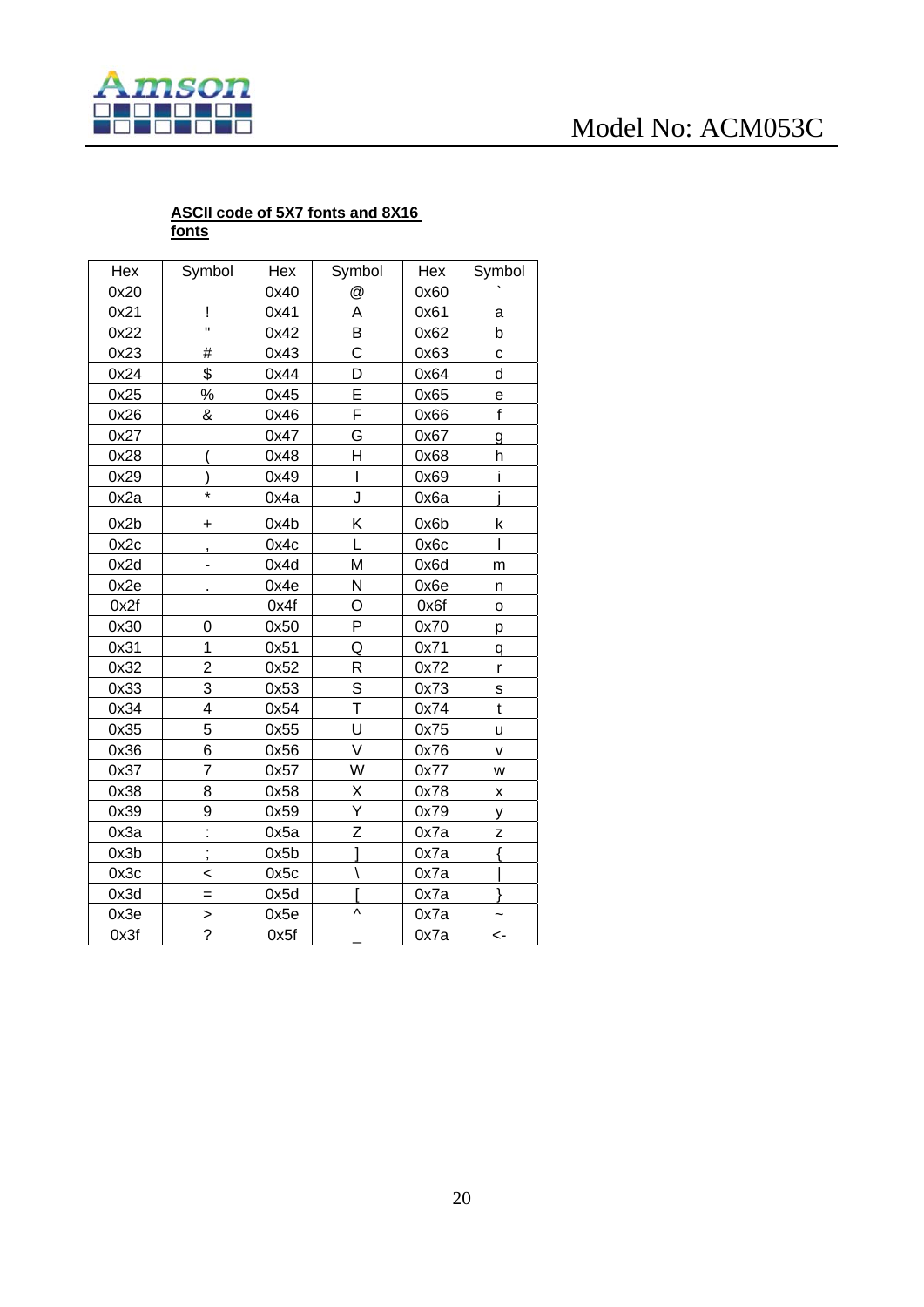

#### **ASCII code of 16X16 fonts**

| Hex  | Symbol |
|------|--------|
| 0x30 | O      |
| 0x31 | 1      |
| 0x32 | 2      |
| 0x33 | 3      |
| 0x34 | 4      |
| 0x35 | 5      |
| 0x36 | 6      |
| 0x37 | 7      |
| 0x38 | 8      |
| 0x39 | g      |

#### **No. of 8X8 pattern**

| No.                                        | Symbol                                              |
|--------------------------------------------|-----------------------------------------------------|
| 0                                          | 0                                                   |
|                                            | 1                                                   |
|                                            |                                                     |
|                                            |                                                     |
|                                            |                                                     |
| 123456                                     | $\begin{array}{c}\n 2 \\ 3 \\ 4 \\ 5\n \end{array}$ |
|                                            | 6                                                   |
|                                            | $\overline{7}$                                      |
| $\begin{array}{c} 7 \\ 8 \\ 9 \end{array}$ | 8                                                   |
|                                            | 9                                                   |

#### **No. of 32X32 pattern**

| No.                         | Symbol                                  |
|-----------------------------|-----------------------------------------|
| 0                           | 0                                       |
| $\overline{1}$              | 1                                       |
|                             |                                         |
| $\frac{2}{3}$ $\frac{4}{5}$ | $\frac{2}{3}$                           |
|                             | $\frac{4}{5}$                           |
|                             |                                         |
| $\overline{6}$              | $\overline{6}$                          |
| $\overline{7}$              | $\overline{7}$                          |
| $\overline{8}$              | 8                                       |
| 9                           |                                         |
| 10                          |                                         |
| 11                          | $\frac{9}{\degree}$ $\frac{8}{\degree}$ |
| 12                          |                                         |

### **No. of 8X16 pattern**

| No.            | Symbol         |
|----------------|----------------|
| 0              | 0              |
| 1              | 1              |
|                |                |
| $\frac{2}{3}$  | $\frac{2}{3}$  |
|                | $\overline{4}$ |
| 5              | 5              |
| 6              | $\overline{6}$ |
| $\overline{7}$ | 7              |
| 8              | 8              |
| 9              | 9              |
|                |                |

#### **No. of 16X16 pattern**

| No.            | Symbol         |
|----------------|----------------|
| 0              | 0              |
| 1              | 1              |
| $\overline{2}$ | $\overline{2}$ |
|                | $\overline{3}$ |
| $\frac{3}{4}$  | $\overline{4}$ |
|                | $\overline{5}$ |
| 6              | 6              |
| $\overline{7}$ | 7              |
| $\overline{8}$ | 8              |
| 9              | 9              |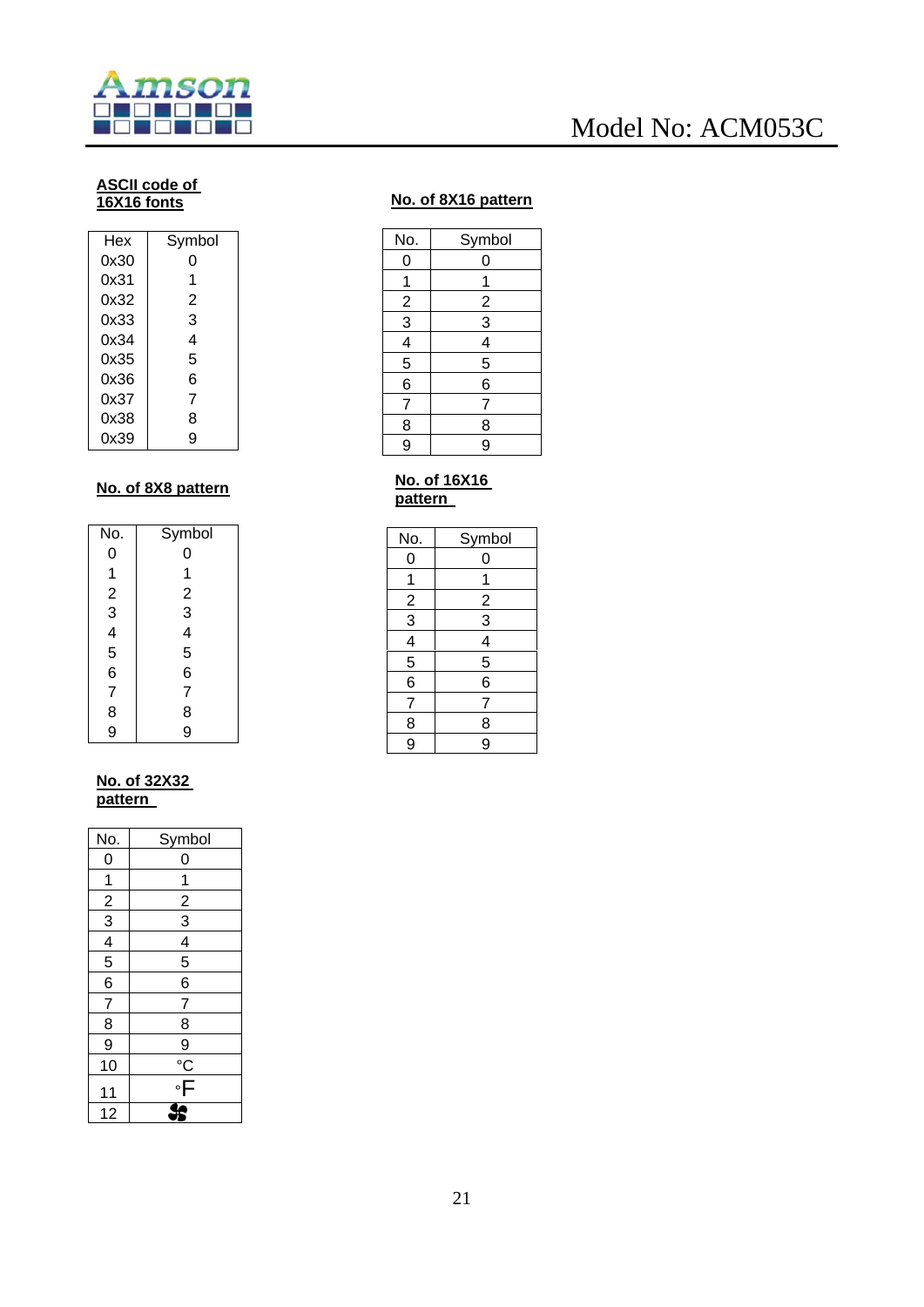

### **HANDLING PRECAUTION**

#### **1. Mounting Method**

The panel of the LCD Module consists of two thin glass plates with polarizes which easily get damaged since the Module is fixed by utilizing fitting holes in the printed circuit board. Extreme care should be taken when handling the LCD Modules.

#### **2. Caution of LCD handling & cleaning**

When cleaning the display surface, use soft cloth with solvent (recommended below) and Wipe lightly.

-Isopropyl alcohol

-Ethyl alcohol

-Trichlorotriflorothane

Do not wipe the display surface with dry or hard materials that will damage the polarize surface.

Do not use the following solvent:

-Water

-Kettle

-Aromatics

#### **3. Caution against static charge**

The LCD Module use C-MOSLSI drivers, so we recommend end that you connect any unused input terminal to VDD or VSS, do not input any signals before power is turned on. And ground your body, Work/assembly table. And assembly equipment to protect against static electricity.

#### **4. Packaging**

-Modules use LCD elements, and must be treated as such. Avoid in tense shock and falls from a height.

-To prevent modules from degradation. Do not operate or store them exposed directly to sunshine or high temperature/humidity.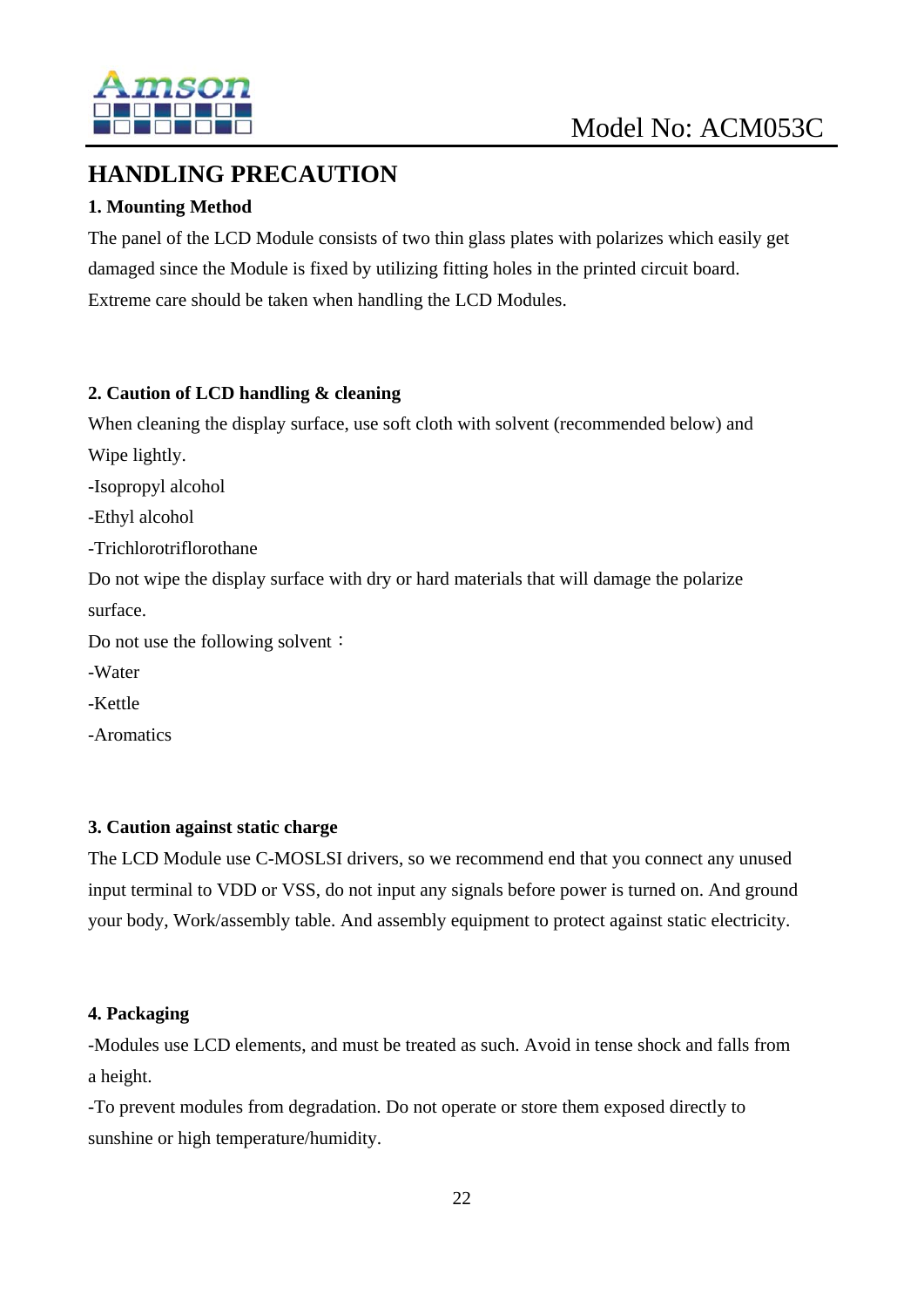

#### **5. Caution for operation**

-It is indispensable to drive LCD's with in the specified voltage limit since the higher voltage than the limit shorten LCD life.

An electrochemical reaction due to direct current causes LCD deterioration, Avoid the use of direct current drive.

-Response time will be extremely delayed at lower temperature than the operating temperature range and on the other hand at higher temperature LCD's show dark color in them. However those phenomena do not mean malfunction or out of order with LCD's. Which will come back in the specified operating temperature range.

- If the display area is pushed hard during operation, some font will be abnormally displayed but it resumes normal condition after turning off once.

- A slight dew depositing on terminals is a cause for electro-chemical reaction resulting in terminal open circuit. Usage under the relative condition of 40 ℃, 50%RH or less is required.

#### **6. Storage**

In the case of storing for a long period of time (for instance. For years) for the purpose or replacement use, The following ways are recommended.

- Storage in a polyethylene bag with sealed so as not to enter fresh air outside in it, And with no desiccant.

- Placing in a dark place where neither exposure to direct sunlight nor light is. Keeping temperature in the specified storage temperature range.

-Storing with no touch on polarizer surface by the anything else. (It is recommended to store them as they have been contained in the inner container at the time of delivery)

#### **7. Safety**

- It is recommendable to crash damaged or unnecessary LCD into pieces and wash off liquid crystal by using solvents such as acetone and ethanol. Which should be burned up later.

- When any liquid crystal leaked out of a damaged glass cell comes in contact with your hands, please wash it off well with soap and water.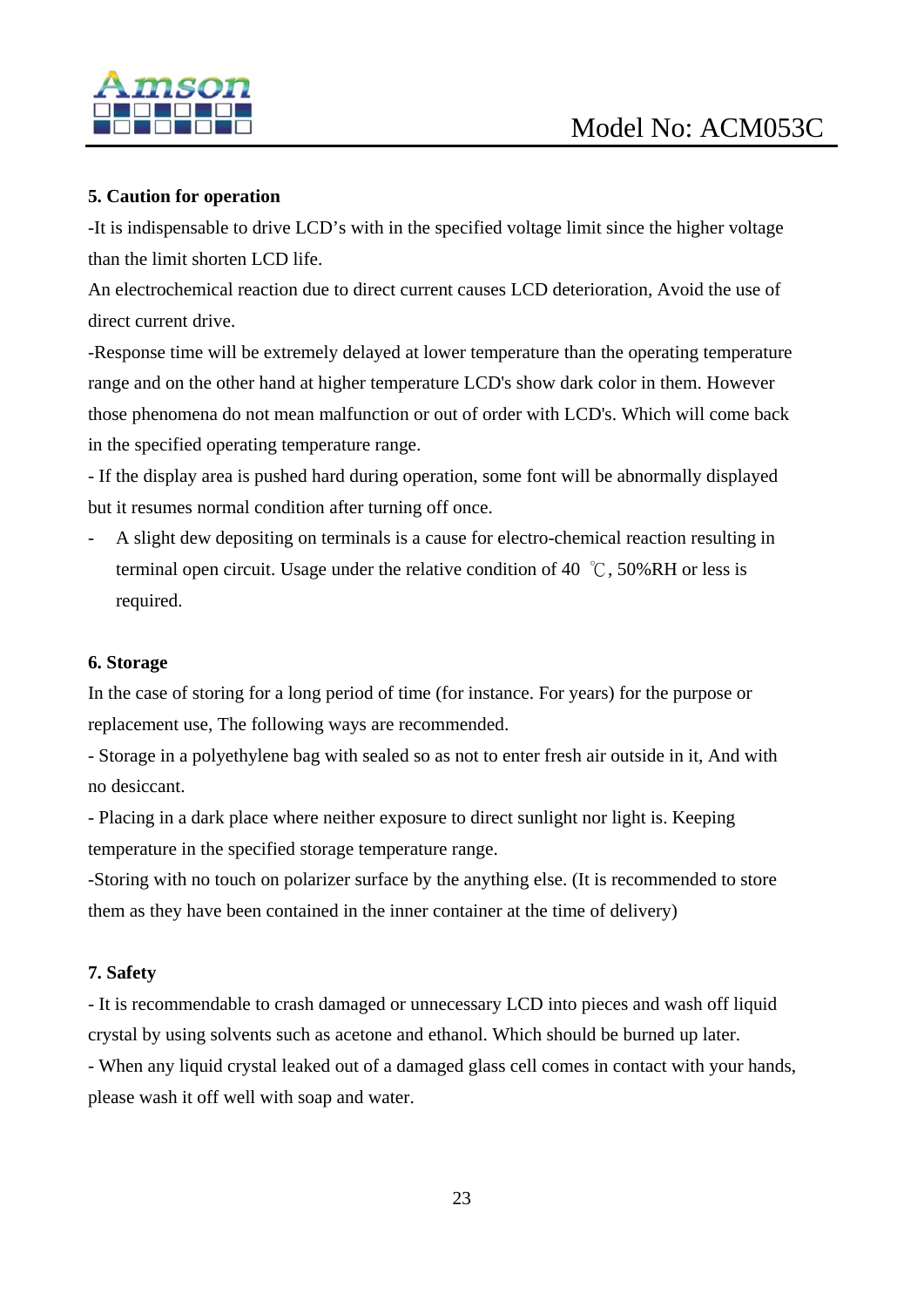

| Cosmetic Check (Display Off) in Non-Active Area |                       |                                                                    |                  |  |
|-------------------------------------------------|-----------------------|--------------------------------------------------------------------|------------------|--|
| <b>Check Item</b>                               | <b>Classification</b> | سم                                                                 | <b>C</b> riteria |  |
| Panel General Chipping                          | Minor                 | $X > 6$ mm (Along with Edge)<br>$Y > 1$ mm (Perpendicular to edge) | х                |  |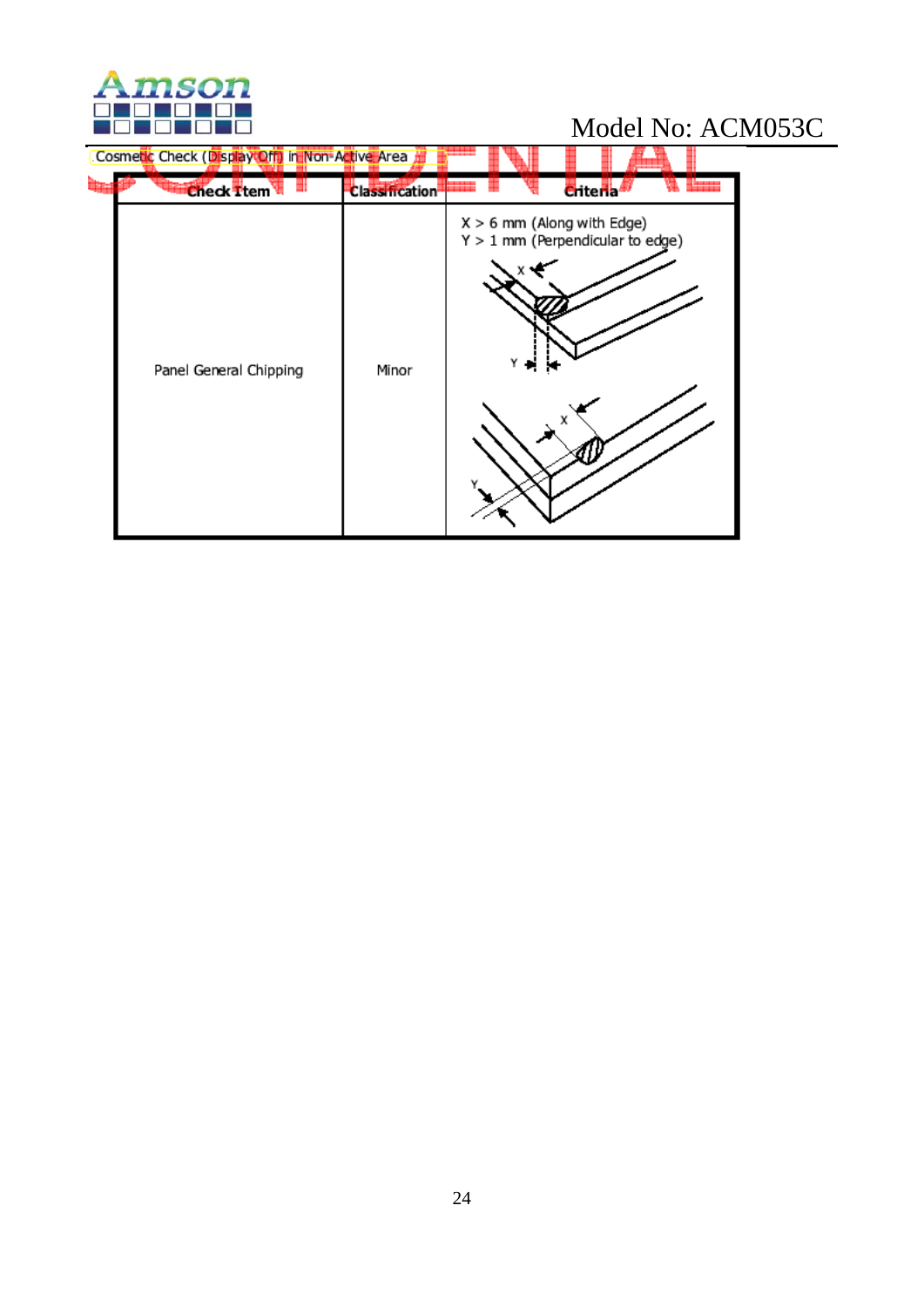

|  | <b>Check Item</b>                                                | Classification      | Criteria                              |
|--|------------------------------------------------------------------|---------------------|---------------------------------------|
|  | Panel Crack                                                      | Minor               | Any crack is not allowable.           |
|  | Copper Exposed<br>(Even Pin or Film)                             | Minor               | Not Allowable by Naked Eye Inspection |
|  | Film or Trace Damage<br>Terminal Lead Prober Mark                | Minor<br>Acceptable |                                       |
|  | Glue or Contamination on Pin<br>(Couldn't Be Removed by Alcohol) | Minor               |                                       |
|  | Ink Marking on Back Side of panel<br>(Exclude on Film)           | Acceptable          | Ignore for Any                        |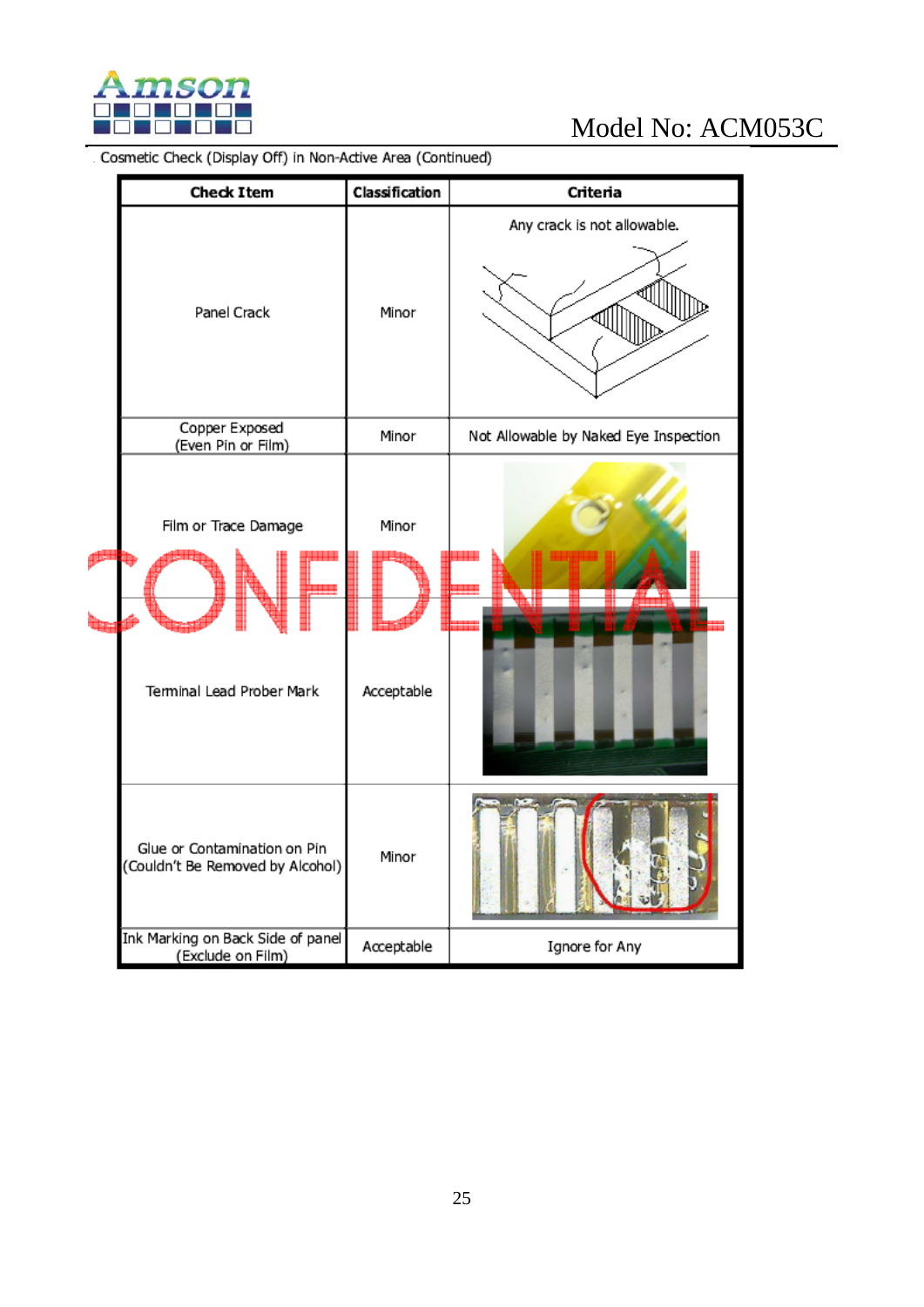

#### Cosmetic Check (Display Off) in Active Area

It is recommended to execute in clear room environment (class 10k) if actual in necessary.

| <b>Check Item</b>                                                                                               | Classification | Criteria                                                                                         |  |  |
|-----------------------------------------------------------------------------------------------------------------|----------------|--------------------------------------------------------------------------------------------------|--|--|
| Any Dirt & Scratch on Polarizer's<br>Protective Film                                                            | Acceptable     | Ignore for not Affect the Polarizer                                                              |  |  |
| Scratches, Fiber, Line-Shape Defect<br>(On Polarizer)                                                           | Minor          | $W \leq 0.1$<br>Ignore<br>W > 0.1<br>$L \leq 2$<br>n ≤ 1<br>L > 2<br>n = 0                       |  |  |
| Dirt, Black Spot, Foreign Material,<br>(On Polarizer)                                                           | Minor          | $\Phi \leq 0.1$<br>Ignore<br>$0.1 < \Phi \leq 0.25$<br>$n \leq 1$<br>$0.25 < \Phi$<br>n = 0      |  |  |
| Dent, Bubbles, White spot<br>(Any Transparent Spot on Polarizer)<br>Fingerprint, How Markett<br>(Oil Polarizer) | Minor<br>Minor | $\Phi \leq 0.5$<br>→ Ignore if no Influence on Display<br>$0.5 < \Phi$<br>n = 0<br>Not Allowable |  |  |
| Protective film should not be tear off when cosmetic check.                                                     |                |                                                                                                  |  |  |

\*\* Definition of W & L &  $\Phi$  (Unit: mm):  $\Phi = (a + b)/2$